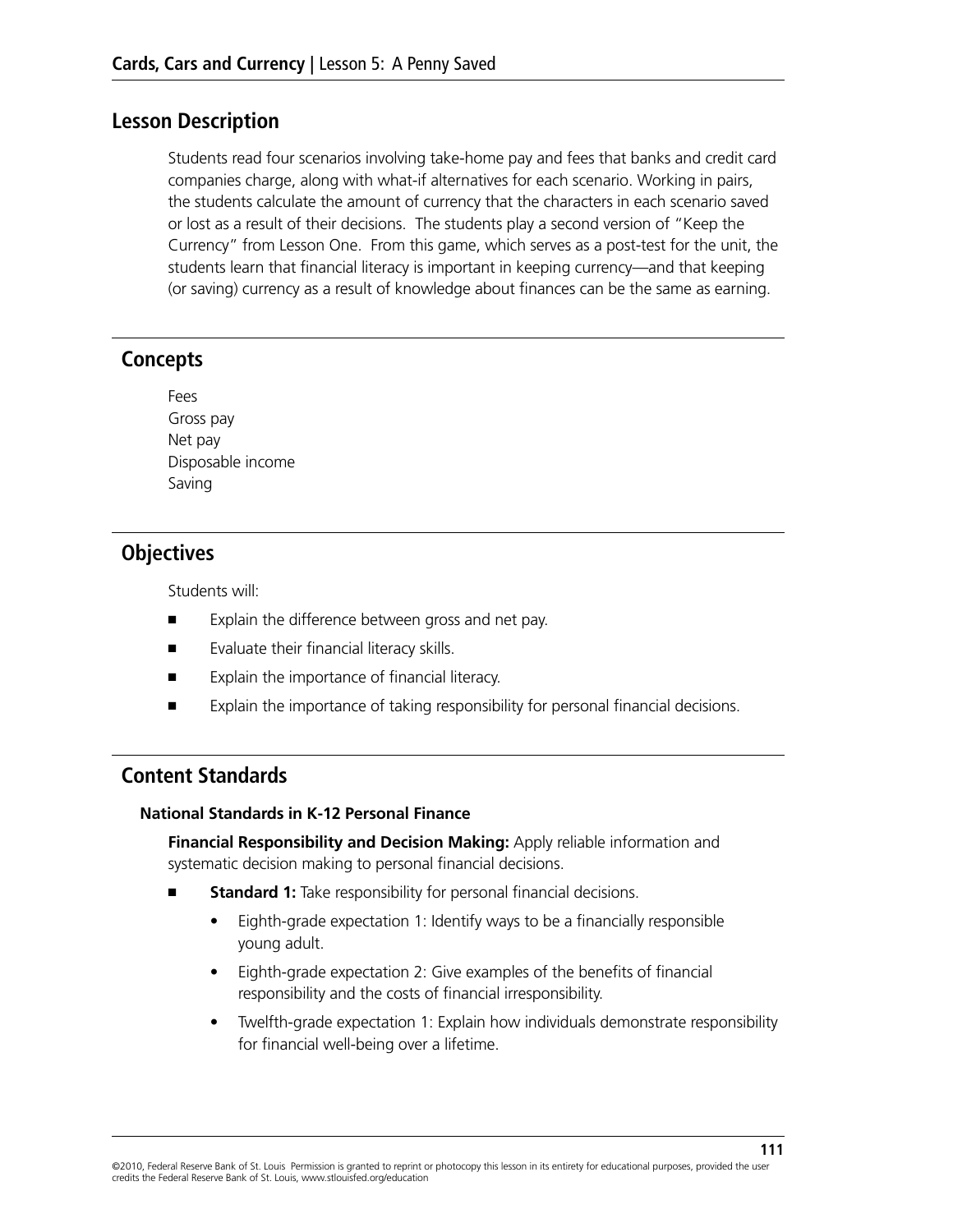- **Standard 4:** Make financial decisions by systematically considering alternatives and consequences.
	- Eighth-grade expectation 3: Evaluate the results of a financial decision.
	- Eighth-grade expectation 4: Use a financial or online calculator to determine the cost of achieving a medium-term goal.

#### **Planning and Money Management**

- **Standard 4:** Apply consumer skills to purchase decisions.
	- Eighth-grade expectation 1: Explain the relationship between spending practices and achieving financial goals.

#### **Income and Careers**

- **Standard 3:** Describe factors affecting take-home pay.
	- Eighth-grade expectation 1: Explain all items commonly withheld from gross pay.

#### **Saving and Investing**

- **Standard 1:** Discuss how saving contributes to financial well-being.
	- Eighth-grade expectation 1: Give examples of how saving money can improve financial well-being.

#### **National Standards in Economics**

- **Standard 4:** People respond predictably to positive and negative incentives.
	- Benchmark 1, Grade 12: Acting as consumers, producers, workers, savers, investors and citizens, people respond to incentives in order to allocate their scarce resources in ways that provide the highest possible returns to them.

#### **Time Required**

135-180 minutes

#### **Materials**

- Visuals 5.1, 5.2 and 5.3
- A copy of Handout 5.1 for each student
- A copy of Handout 5.2 for each student
- A calculator for each student
- A copy of Handout 5.2–Answer Key.
- Enough copies of Handouts 5.3, 5.4, 5.5 and 5.6 to give each student one of the four handouts (enough copies of each handout for one-fourth of the students)

<sup>©2010,</sup> Federal Reserve Bank of St. Louis Permission is granted to reprint or photocopy this lesson in its entirety for educational purposes, provided the user credits the Federal Reserve Bank of St. Louis, www.stlouisfed.org/education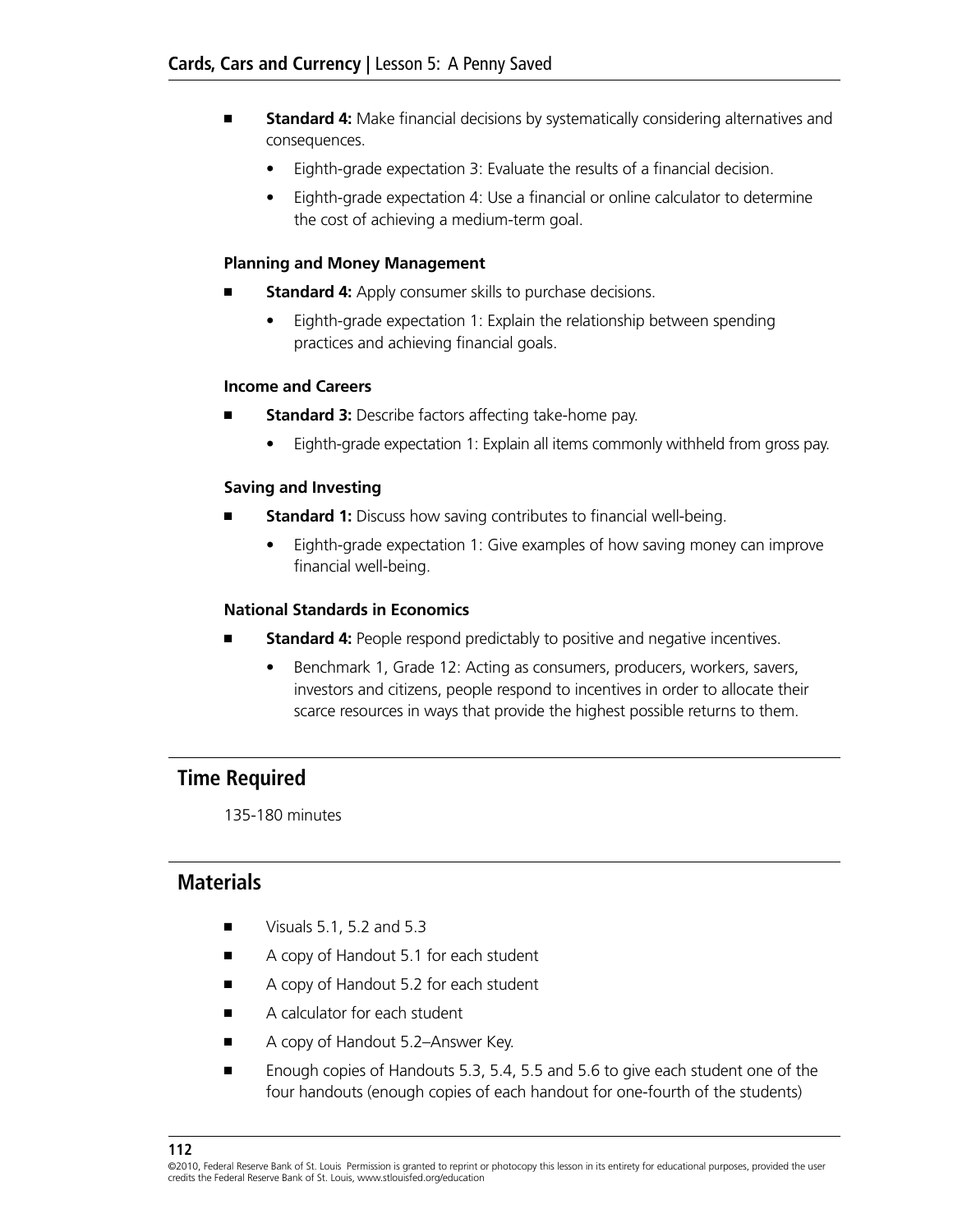- Enough copies of Handouts 5.3, 5.4, 5.5 and 5.6–Answer Key for each student to have a copy of the answer key corresponding to the handout he or she is given
- A copy of Handout 5.7 for each pair of students
- Enough copies of Handouts 5.8 and 5.9, cut apart, to provide one set of "T" and "F" cards to each pair of students. Copy Handout 5.8 on paper of one color and Handout 5.9 on paper of another color before cutting the handouts apart.
- A copy of Handout 5.10 for the teacher
- (Optional) Small prizes for the student pairs who have kept the most currency at the end of the "Keep the Currency" game

#### **Procedures**

- 1. Display *Visual 5.1: Payday Decisions* and distribute a copy of *Handout 5.1: Payday Decisions* to each student.
- 2. Discuss the difference between net pay and gross pay. Define **gross pay** as the amount earned per pay period before any deductions or taxes are subtracted, and define **net pay** as the amount received after all deductions have been subtracted from a paycheck. Give examples of deductions from a paycheck, such as Social Security tax, Medicare tax, income tax and optional deductions such as insurance. Point out that net pay can be much less than gross pay.
- 3. Explain that net pay and disposable income are different ways of looking at the same amount of currency. Net pay is the amount a worker takes home, but it also reflects the amount available to spend or save, called **disposable income**.
- 4. Tell the students that although the amount of disposable income varies from person to person based on an individual's circumstances, all people face the same task: using the amount of their disposable income to best secure their wants now and in the future. Regardless of the amount of their net pay, people must decide how to use their disposable income for the greatest benefit.
- 5. Refer to Visual 5.1 and tell the class that the circle on the visual represents disposable income. The circle is divided into equal sections that represent categories for spending disposable income.
- 6. Demonstrate how a person might use his or her disposable income by writing the following examples of spending decisions into the sections on the visual:
	- Write "car payment and expenses" across four sections of the circle.
	- Mark four sections "food."
	- Mark two sections "clothing."
	- Mark six sections "rent."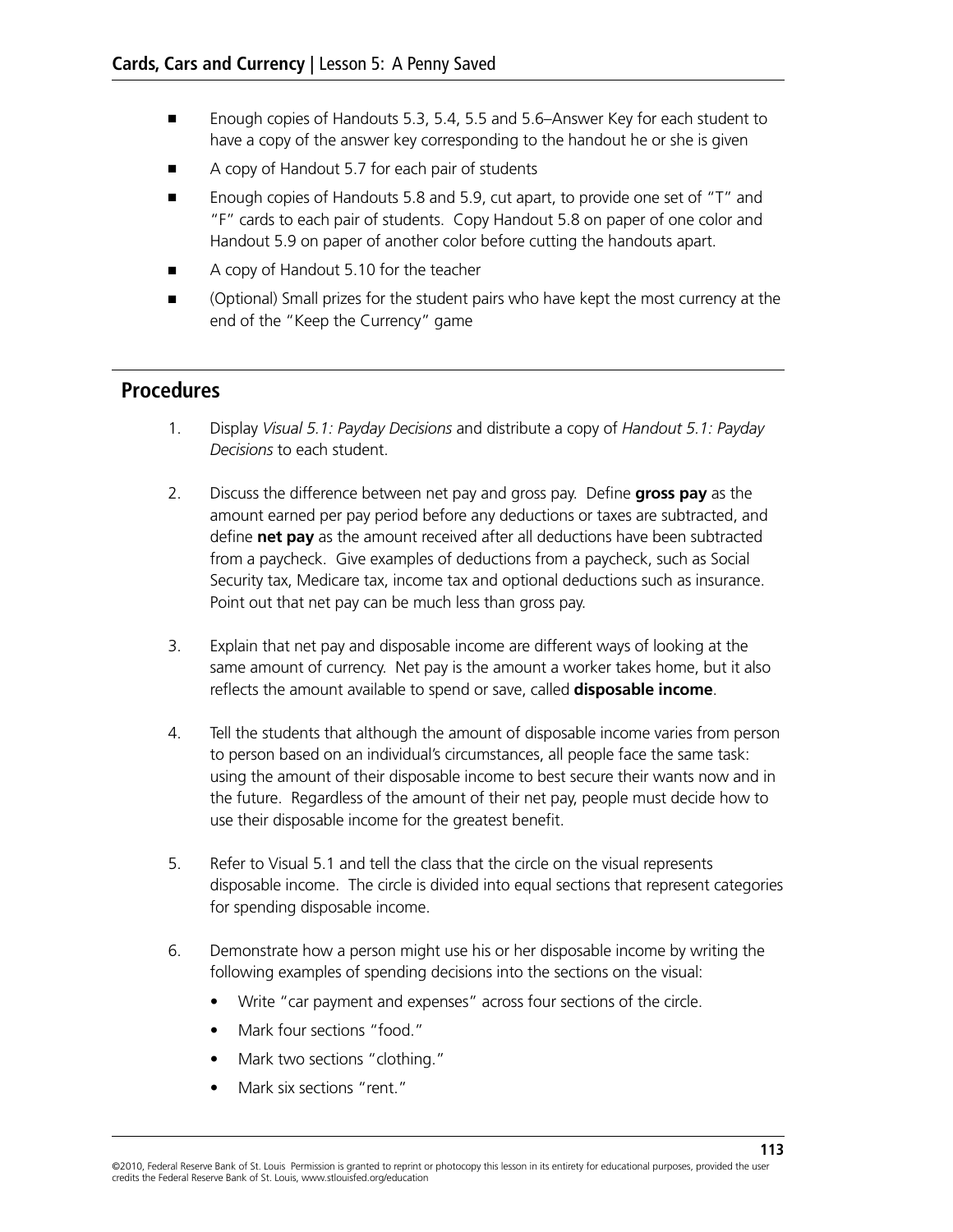- Mark two sections "utilities."
- Mark two sections "miscellaneous expenses."
- 7. Remind the students that personal responsibility involves informed financial decision-making based on individual values. Point out that one person's good decision may not be a good decision for another person. For example, a person who lives in a city may choose to use city public transportation rather than use part of her or his disposable income for making a car payment, whereas another person might not have reliable access to public transportation and so might find it important to purchase a car.
- 8. Tell the students to imagine they are deciding how to use disposable income of their own. Instruct the students to designate how they think they should use their disposable income by writing the decisions they would make into the sections on Handout 5.1. Allow time for the students to share their decisions. Discuss the ways in which the students' decisions differ, as well as the ways in which they are similar.
- 9. Ask if anyone included a "saving" category in their plan. Define **saving** as income not spent on current consumption or taxes. Saving involves giving up some current consumption for future consumption. Explain that saving should be thought of as an obligation, in much the same way that people think of rent or utilities. In this case, the obligation is to oneself to secure his or her future. Disposable income provides currency for spending and for saving.
- 10. Explain that a suggested rule of thumb for young adults is to save 10 percent of their disposable income. Have students suggest adjustments that could be made to their plans to accommodate saving 10 percent of their disposable income. Discuss the following:
	- How many sections of the circle represent 10 percent of your disposable income? *(There are 20 segments; 2 segments represent 10 percent.)*
	- • What would you give up today in order to save for future purchases? *(Answers will vary.)*
- 11. Distribute a copy of *Handout 5.2: Figure it Out* to each student. Tell the students that **fees** are money charged to service an account, such as late fees, overdraft fees, over-the-credit-limit fees and maintenance fees. Fees resulting from misuse of bank accounts or credit cards reduce the amount of currency people have available as disposable income. Remind the students that when money (currency) is used for one thing it cannot be used for another. If disposable income is being used to pay fees, that part of disposable income cannot be used for other things.
- 12. Distribute a calculator to each student. Instruct the students to use the calculators to complete Handout 5.2.

**114**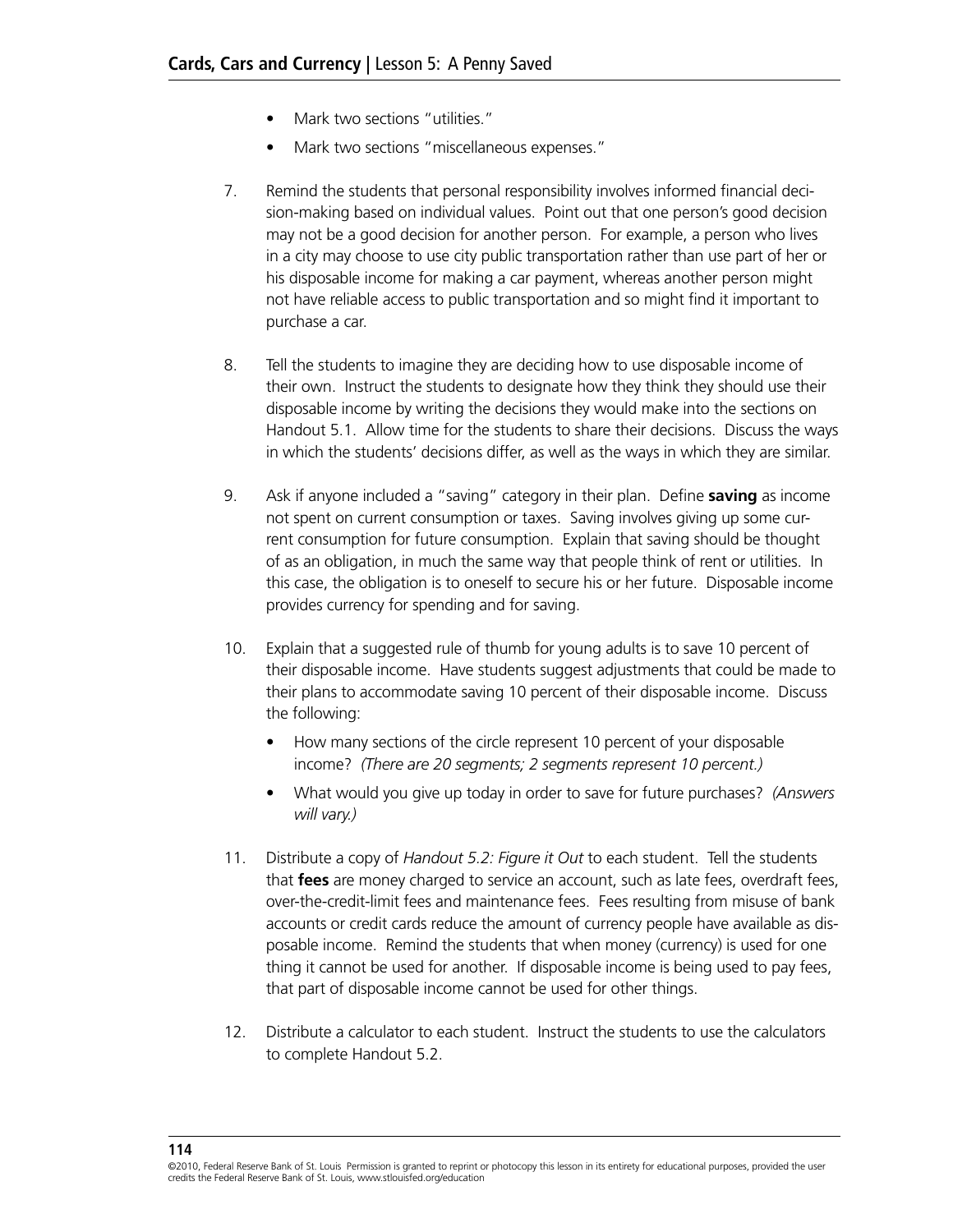- 13. After the students have completed the handout, have them share information about what they "figured out." *(Answers may vary but should include differences in the amount of money available for spending after deducting the fees charged.)*  Discuss the following, using Handout 5.2—Answer Key as a guide.
	- Though all four people had the same amount of disposable income, who had more disposable income to spend or save as he or she wanted? Why? *(Bob had \$2,440 to spend or save each month, which was more than the other three people had. This was because he incurred fewer fees than the others. He also had more disposable income to spend after one year [\$29,280] for the same reason.)*
	- Even though all four people had the same amount of disposable income, who had the least amount to spend or save as she or he wanted? Why? *(Michelle had only \$2,380 to spend or save each month, which was less than the other three people had. She incurred more fees, so she had less disposable income available to spend on other things. She also had the least amount of disposable income to spend after one year [\$28,560] for the same reason.)*
- 14. Ask the class to recall Visual 5.1. Ask the students what new category would have to be added to the visual if the four people from Handout 5.2 had to designate how their disposable income should be allocated. How would the addition of this category affect other categories? *(A section would have to be included for fees. This would decrease the size of other categories for utilizing disposable income.)*
- 15. As an out-of-class assignment, distribute a copy of either *Handout 5.3: Figuring for Michelle, Handout 5.4: Figuring for Juan, Handout 5.5: Figuring for Sasha* or *Handout 5.6: Figuring for Bob* to each student, so that each student has just one of the four handouts. Tell the students that when they read their handout, they should examine the alternatives presented for the person in their handout and calculate the amount of currency that person saved or lost in each case as a result of decision making. Remind the students to bring their completed handouts to the next class. The students will need to use a calculator and an online calculator found at: http://www.math.com/students/calculators/source/compound.htm.
- 16. When the students bring their completed assignments to class, distribute a copy of Handouts 5.3, 5.4, 5.5 and 5.6–Answer Key to each student, so that each student has the answer key for the handout he or she was assigned. Tell the students to use the answer keys to review and correct their work on the handouts. Allow time for the students to complete this task.
- 17. When the students have finished reviewing and correcting their handouts, ask the following questions:
	- What difference can throwing away money by paying fees make to disposable income? *(Answers may vary but should stress that fees reduce the amount of disposable income that is available to spend on other things or to save.)*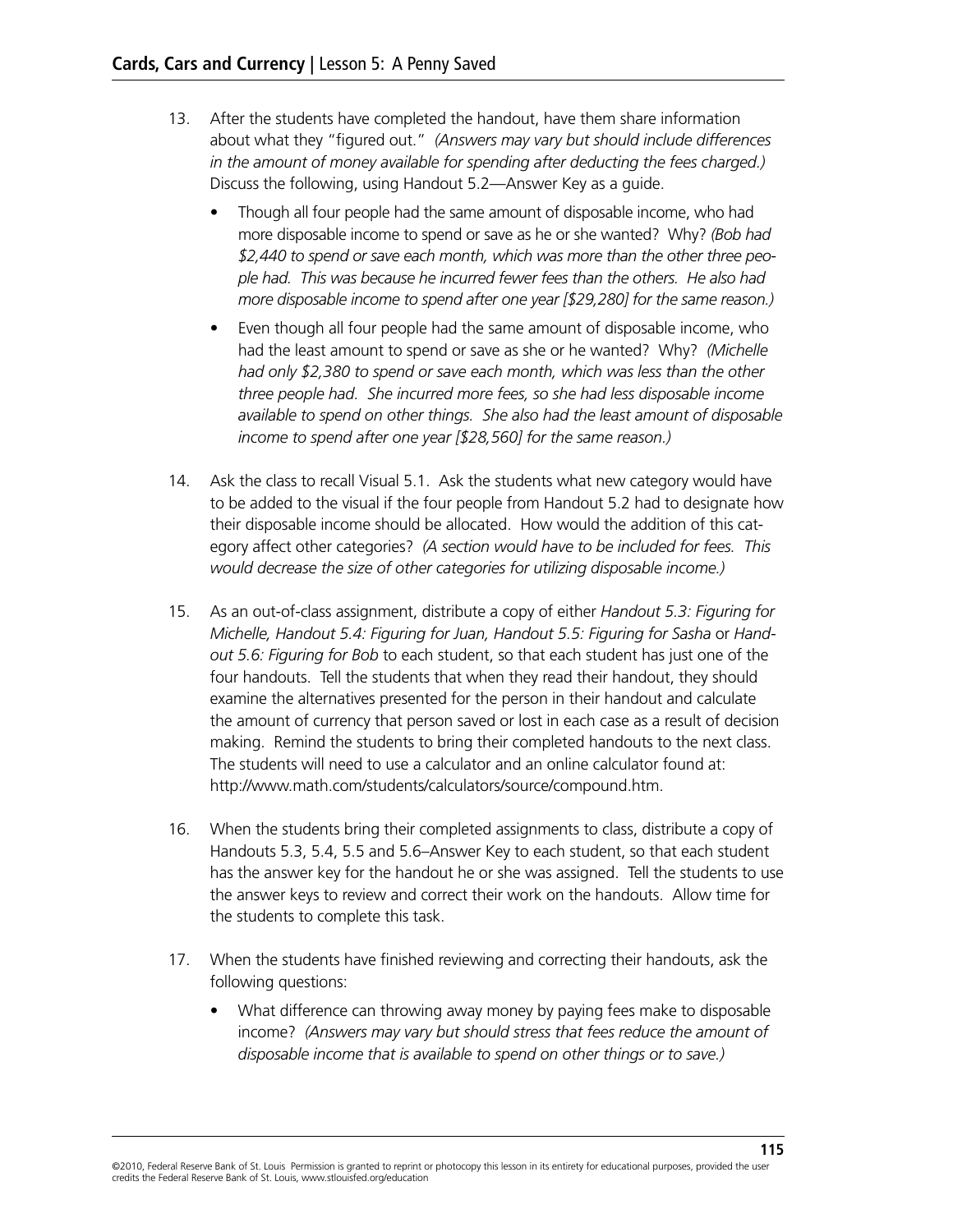• What difference can avoiding fees make to disposable income? *(Answers may vary but should stress that avoiding fees increases the amount of disposable income that is available to spend or save.)*

#### **Closure**

- 18. Review the key concepts in the lesson by asking the following questions.
	- What is the difference between gross and net pay? *(Gross pay is the amount earned per pay period before any deductions or taxes are subtracted. Net pay is the amount received after all deductions and taxes have been subtracted from a paycheck.)*
	- • Have your financial knowledge and skills improved as a result of the *Cards, Cars and Currency* lessons? *(Answers will vary.)*
	- • Why is financial literacy important? *(Having and applying financial knowledge enables people to "hold on" to more of their hard-earned income.)*
	- Do you think that if you played another round of "Keep the Currency" right now, you would keep more currency than you did the first time that you played? *(Answers will vary.)* Why? *(I know more now than I did before.)*
- 19. Divide the students into pairs. Give each pair of students one copy of *Handout 5.7: Keep the Currency Score Sheet* and two cards—one T and one F card—cut from Handouts 5.8 and 5.9, or retained from Lesson One. Explain the rules of the game as follows:
	- Each pair of students starts the game with \$200 in currency. The object of the game is to keep as much of this currency as possible by providing correct "true" or "false" responses to 20 statements.
	- • The teacher reads aloud the statements from *Handout 5.10: Keep the Currency Statements with Answers*. After each statement, the student partners should confer with one another to reach an agreement and hold up a card to designate their answer when given the signal by the teacher.
	- When all pairs are holding up their cards, the teacher will announce the correct answer. Pairs holding a card indicating the correct response can keep their currency. If their answer is incorrect, they subtract \$10 from their balance.
	- On Handout 5.7, each pair of students should circle either "Keep your currency!" if the question was answered correctly or "Deduct \$10" if the question was answered incorrectly. After each response, each pair of students also should enter its updated total of currency kept on the "Current Balance" line.
	- After all statements have been read, students who have retained the most currency win. (Optional: Award prizes to the pairs that kept the most currency.)

#### **116**

<sup>©2010,</sup> Federal Reserve Bank of St. Louis Permission is granted to reprint or photocopy this lesson in its entirety for educational purposes, provided the user credits the Federal Reserve Bank of St. Louis, www.stlouisfed.org/education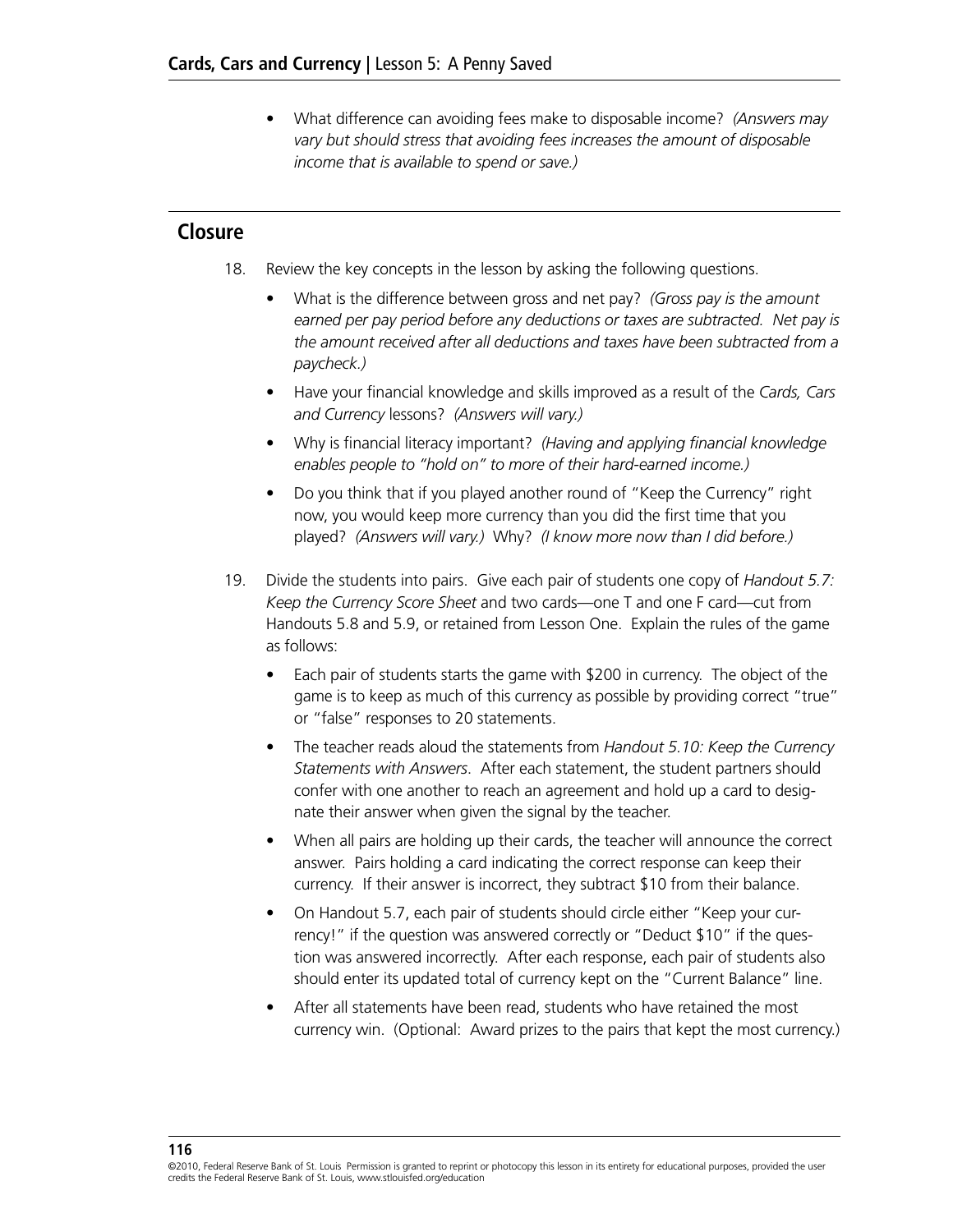20. After the game is completed, discuss the game. Ask the student pairs that kept more currency than when they played the game the first time, why they were able to keep more currency. *(because they have additional knowledge and skills)* 

#### **Assessment**

- 21. Ask the students to recall the very beginning of the unit, when you threw currency into the wastebasket. Ask the students if they agree that currency is thrown away every day because of poor personal financial decisions. *(Most students will say yes.)*
- 22. Ask the students what they know about Ben Franklin. *(Answers may vary, but specifically discuss the fact that his portrait is on the \$100 bill.)*
- 23. Tell the class that more than 200 years ago, Ben Franklin was concerned about financial decision-making. Display *Visual 5.2: Quotations from Yesteryear.* Read the two quotations from Ben Franklin and allow time for class discussion.
- 24. Tell the students that another Ben, Ben Bernanke, is the chairman of the Federal Reserve System. Ask the students if they have heard or seen Chairman Bernanke on news programs.
- 25. Display *Visual 5.3: A Current Quotation* and read the statement on the visual, which was made by Ben Bernanke.
- 26. Tell the students to choose one of the quotations from the two visuals and write an essay in response to the quotation, using information learned in this unit. The essays should include information on how making wise financial decisions can result in having more disposable income.

#### **Extension Activities**

- 27. Instruct students to find and collect newspaper articles pertaining to the Federal Reserve System and Chairman Bernanke. Display the collection on a bulletin board with the caption "In the News."
- 28. Instruct the students to use research skills to find quotations about money, saving and spending made by people throughout history. Write the quotations with their authors on sentence strips and attach them to a bulletin board with the caption "Money: It's Worth a Quote."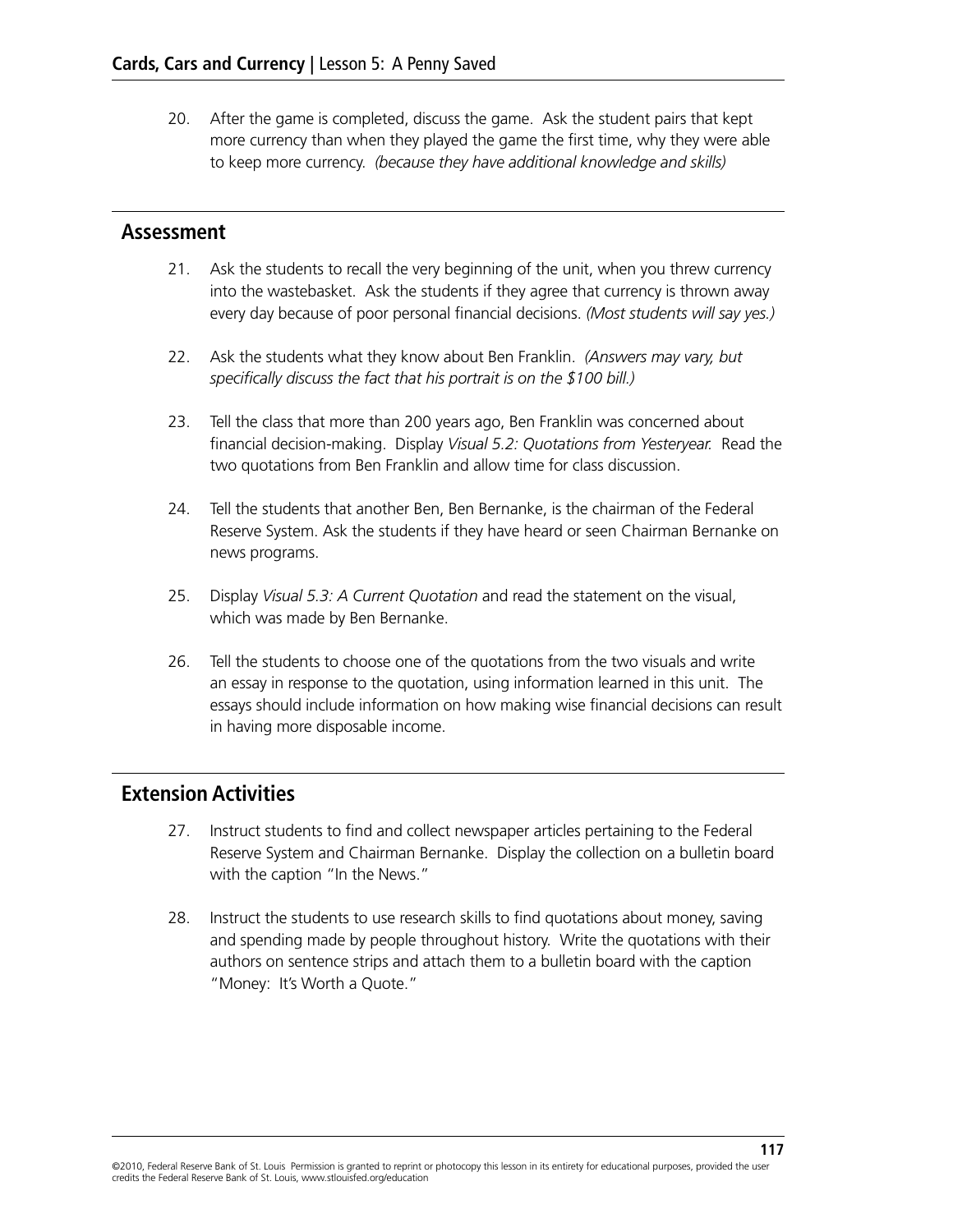# **Visual 5.1: Payday Decisions**

- **Gross pay** The amount earned per pay period before any deductions or taxes are subtracted.
- **Net pay** The amount received after all deductions or taxes have been subtracted from a paycheck*.*
- **Disposable income** The amount of money a person has available to save or spend.



©2010, Federal Reserve Bank of St. Louis Permission is granted to reprint or photocopy this lesson in its entirety for educational purposes, provided the user credits the Federal Reserve Bank of St. Louis, www.stlouisfed.org/education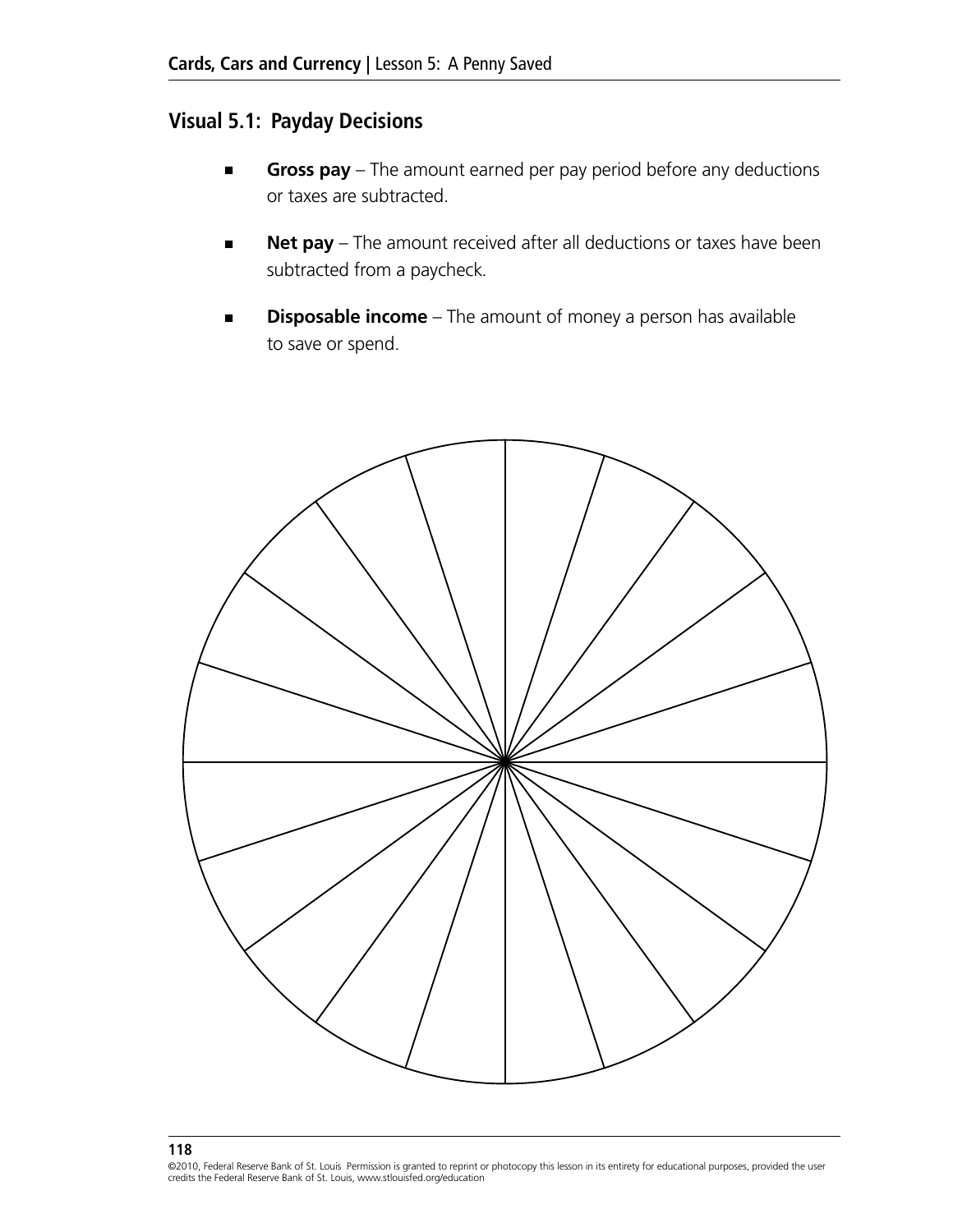**Visual 5.2: Quotations from Yesteryear**

# "If you would be wealthy, think of saving as well as getting."

# "A penny saved is a penny earned."

Benjamin Franklin  $(1706 - 1790)$ 

©2010, Federal Reserve Bank of St. Louis Permission is granted to reprint or photocopy this lesson in its entirety for educational purposes, provided the user credits the Federal Reserve Bank of St. Louis, www.stlouisfed.org/education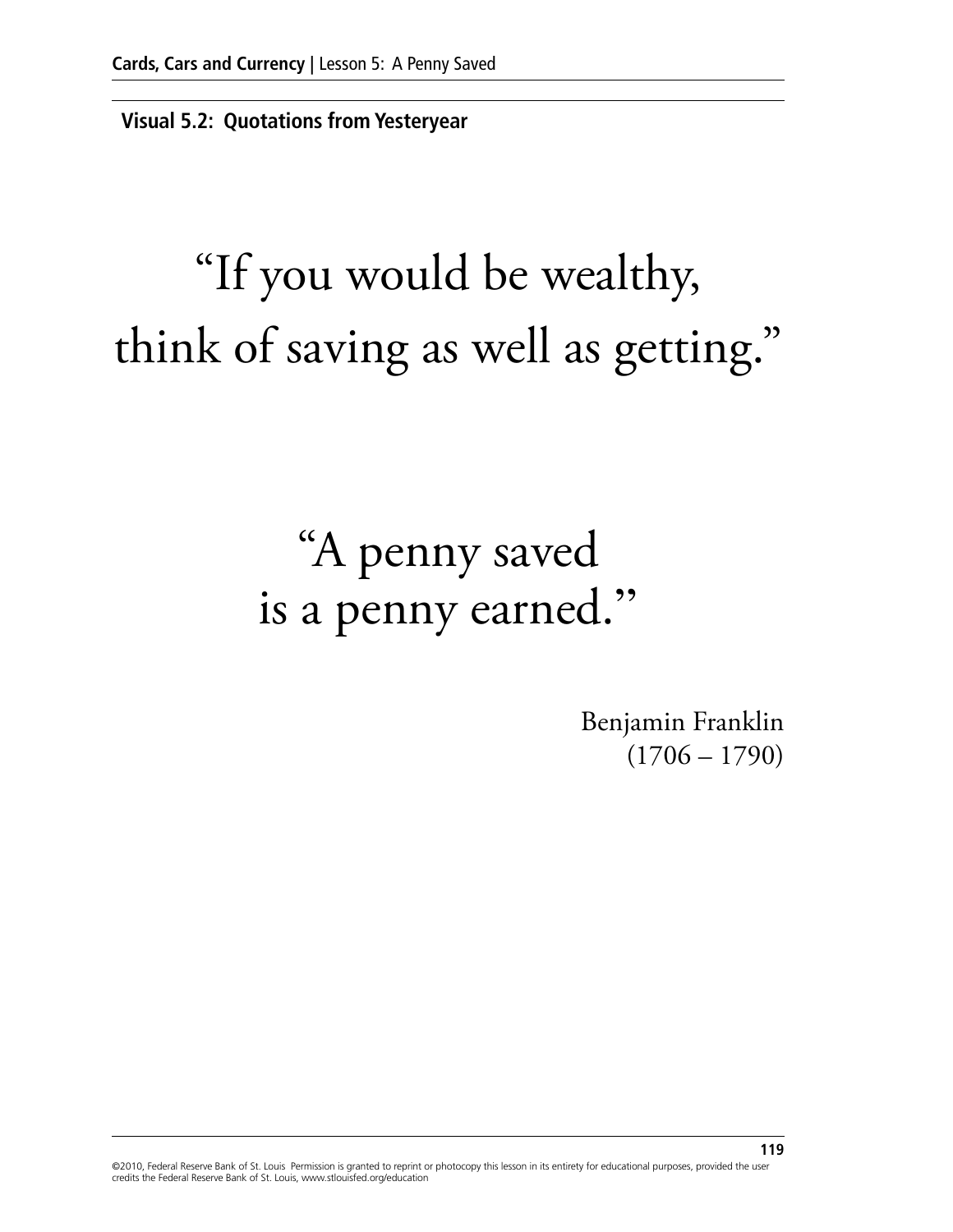**Visual 5.3: A Current Quotation**

"I am personally convinced that improving education is vital to the future of our economy and that promoting financial literacy in particular must be a high priority."

> Ben Bernanke Chairman of the Federal Reserve System

<sup>©2010,</sup> Federal Reserve Bank of St. Louis Permission is granted to reprint or photocopy this lesson in its entirety for educational purposes, provided the user credits the Federal Reserve Bank of St. Louis, www.stlouisfed.org/education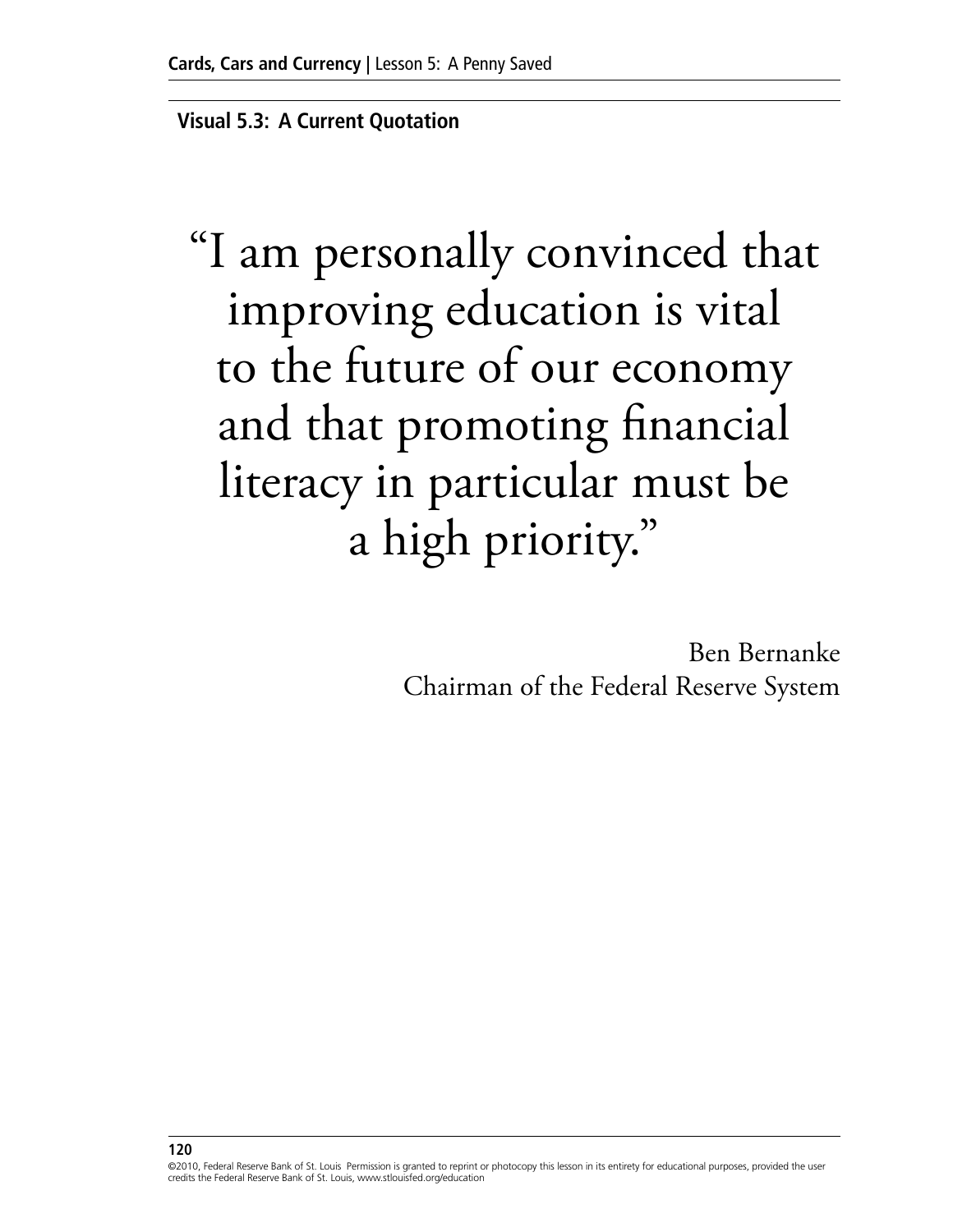# **Handout 5.1: Payday Decisions**

- **Gross pay** The amount earned per pay period before any deductions or taxes are subtracted.
- **Net pay** The amount received after all deductions or taxes have been subtracted from a paycheck*.*
- **Disposable income** The amount of money a person has available to save or spend.



**121**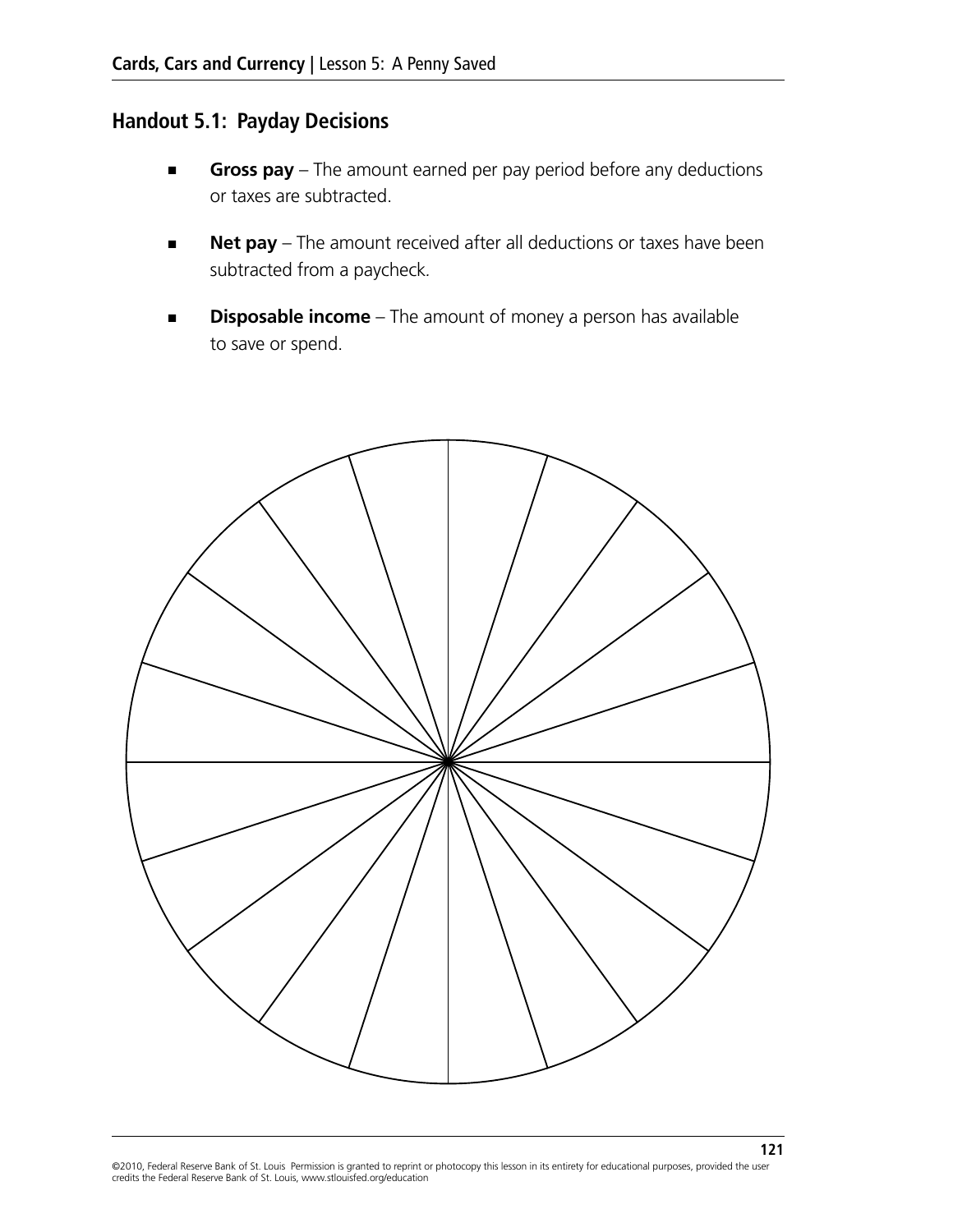#### **Handout 5.2: Figure it Out**

Michelle, Juan, Sasha and Bob each have \$2,500 in net pay each month. They have each analyzed the amount of late fees, overdraft fees and over-the-credit-limit fees they have been charged for the current month, as listed in the chart. Complete the last two columns of the chart.

| <b>Chart A: Monthly Record of Fees</b> |         |           |                   |                                   |                            |                                           |
|----------------------------------------|---------|-----------|-------------------|-----------------------------------|----------------------------|-------------------------------------------|
|                                        | Net Pay | Late Fees | Overdraft<br>Fees | Over-the-<br>Credit-Limit<br>Fees | Total<br>Amount of<br>Fees | Disposable<br><i>Income</i><br>Minus Fees |
| Michelle                               | \$2,500 | \$50      | \$35              | \$35                              |                            |                                           |
| Juan                                   | \$2,500 | \$50      | \$35              | \$0                               |                            |                                           |
| Sasha                                  | \$2,500 | \$27      | \$70              | \$0                               |                            |                                           |
| <b>Bob</b>                             | \$2,500 | \$25      | \$35              | \$0                               |                            |                                           |

If Michelle, Juan, Sasha and Bob each continue to pay the same amount of late fees, overdraft fees and over-the-credit-limit fees each month as given in Chart A above, how much will they each pay for an entire year? Calculate the total amount of fees they will pay for an entire year and the effects on their annual disposable income. Fill in the amounts on Chart B below.

| <b>Chart B: Annual Record of Fees</b> |          |           |                   |                                   |                            |                                    |
|---------------------------------------|----------|-----------|-------------------|-----------------------------------|----------------------------|------------------------------------|
|                                       | Net Pay  | Late Fees | Overdraft<br>Fees | Over-the-<br>Credit-Limit<br>Fees | Total<br>Amount of<br>Fees | Disposable<br>Income<br>Minus Fees |
| Michelle                              | \$30,000 |           |                   |                                   |                            |                                    |
| Juan                                  | \$30,000 |           |                   |                                   |                            |                                    |
| Sasha                                 | \$30,000 |           |                   |                                   |                            |                                    |
| <b>Bob</b>                            | \$30,000 |           |                   |                                   |                            |                                    |

<sup>©2010,</sup> Federal Reserve Bank of St. Louis Permission is granted to reprint or photocopy this lesson in its entirety for educational purposes, provided the user credits the Federal Reserve Bank of St. Louis, www.stlouisfed.org/education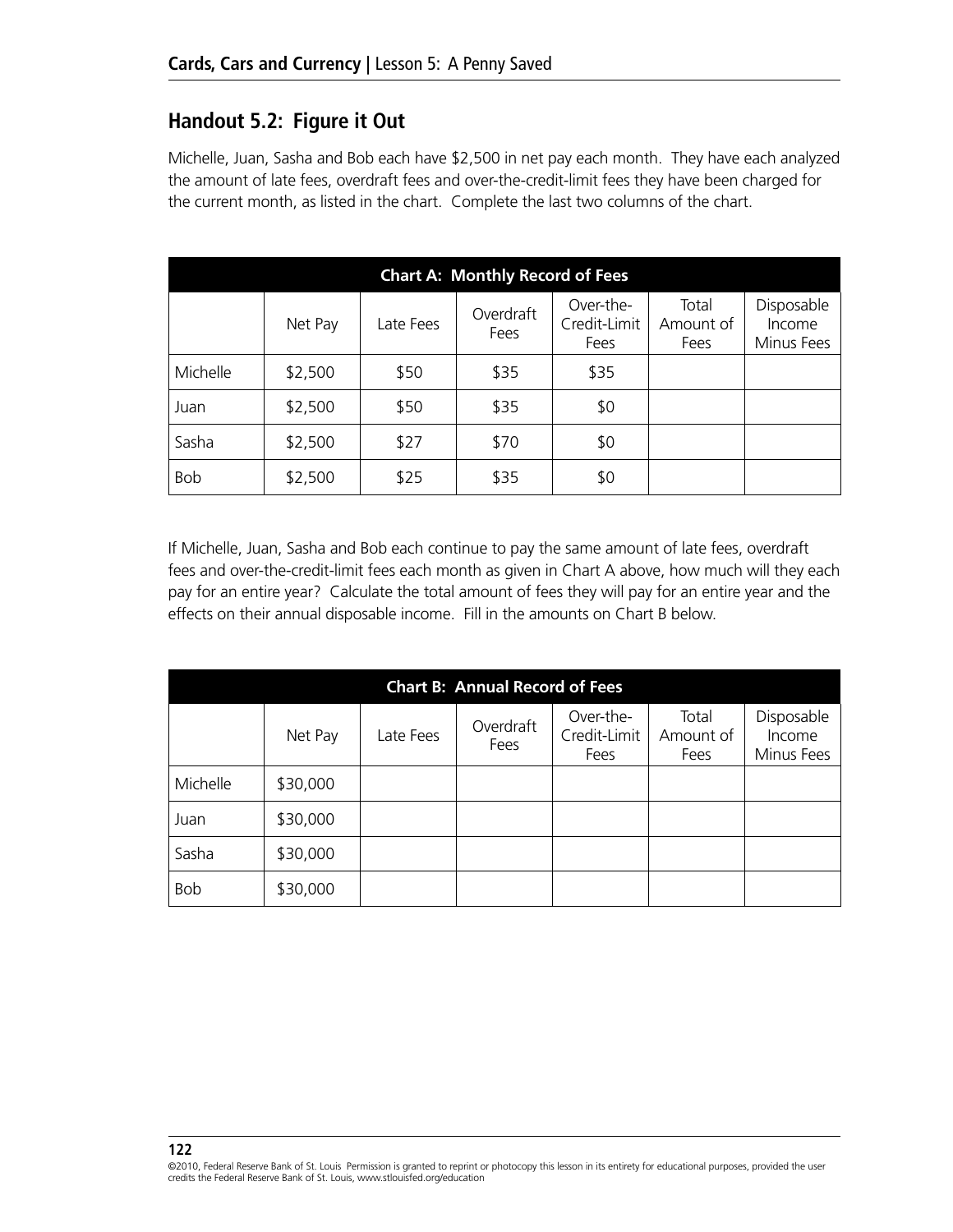#### **Handout 5.2: Figure it Out—Answer Key**

Michelle, Juan, Sasha and Bob each have \$2,500 in net pay each month. They have each analyzed the amount of late fees, overdraft fees and over-the-credit-limit fees they have been charged for the current month, as listed in the chart. Complete the last two columns of the chart.

| <b>Chart A: Monthly Record of Fees</b> |         |           |                   |                                   |                            |                                    |
|----------------------------------------|---------|-----------|-------------------|-----------------------------------|----------------------------|------------------------------------|
|                                        | Net Pay | Late Fees | Overdraft<br>Fees | Over-the-<br>Credit-Limit<br>Fees | Total<br>Amount of<br>Fees | Disposable<br>Income<br>Minus Fees |
| Michelle                               | \$2,500 | \$50      | \$35              | \$35                              | \$120                      | \$2,380                            |
| Juan                                   | \$2,500 | \$50      | \$35              | \$0                               | \$85                       | \$2,415                            |
| Sasha                                  | \$2,500 | \$27      | \$70              | \$0                               | \$97                       | \$2,403                            |
| <b>Bob</b>                             | \$2,500 | \$25      | \$35              | \$0                               | \$60                       | \$2,440                            |

If Michelle, Juan, Sasha and Bob each continue to pay the same amount of late fees, overdraft fees and over-the-credit-limit fees each month as given in Chart A above, how much will they each pay for an entire year? Calculate the total amount of fees they will pay for an entire year and the effects on their annual disposable income. Fill in the amounts on Chart B below.

| <b>Chart B: Annual Record of Fees</b> |          |           |                   |                                   |                            |                                    |
|---------------------------------------|----------|-----------|-------------------|-----------------------------------|----------------------------|------------------------------------|
|                                       | Net Pay  | Late Fees | Overdraft<br>Fees | Over-the-<br>Credit-Limit<br>Fees | Total<br>Amount of<br>Fees | Disposable<br>Income<br>Minus Fees |
| Michelle                              | \$30,000 | \$600     | \$420             | \$420                             | \$1,440                    | \$28,560                           |
| Juan                                  | \$30,000 | \$600     | \$420             | \$0                               | \$1,020                    | \$28,980                           |
| Sasha                                 | \$30,000 | \$324     | \$840             | \$0                               | \$1,164                    | \$28,836                           |
| <b>Bob</b>                            | \$30,000 | \$300     | \$420             | \$0                               | \$720                      | \$29,280                           |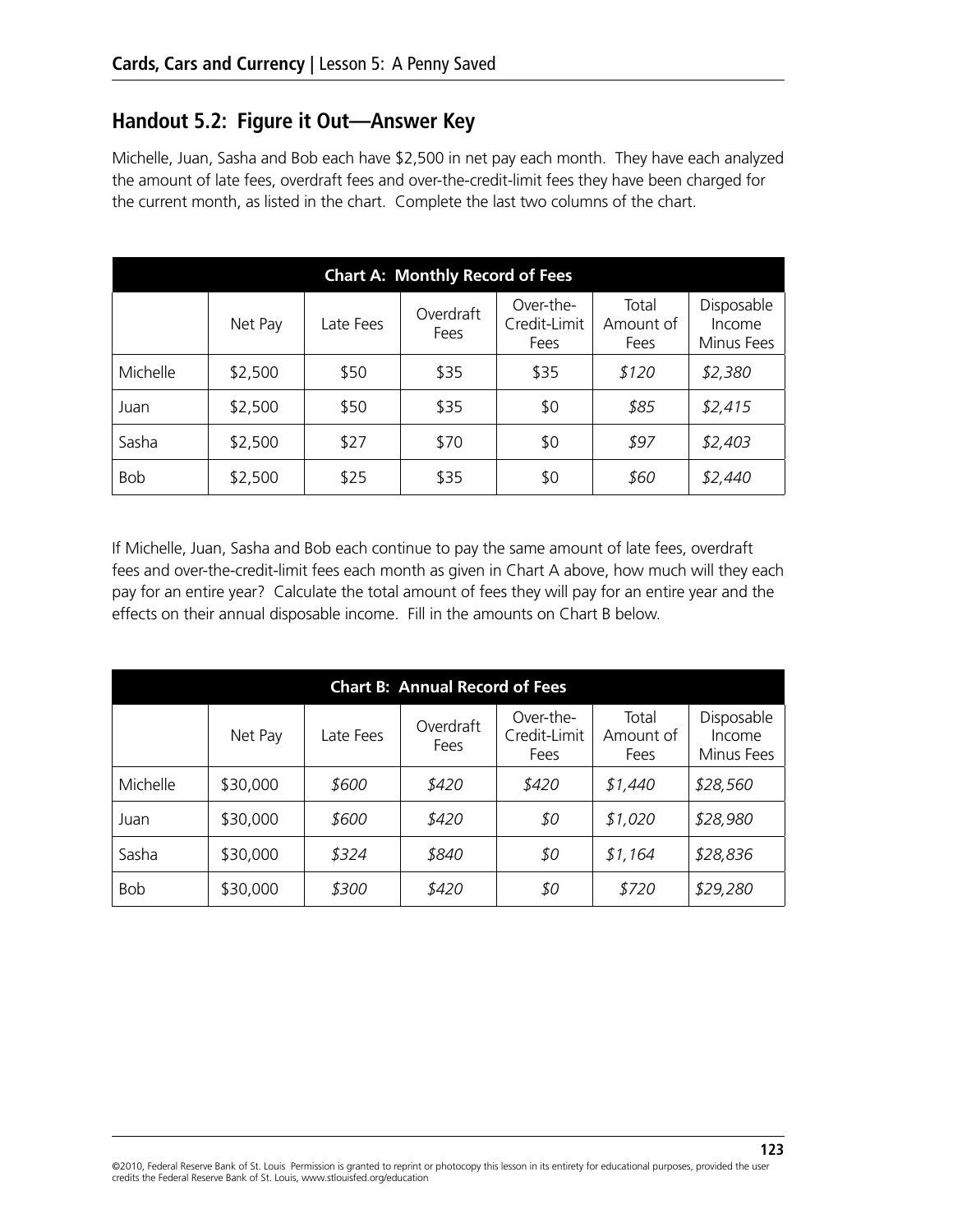# **Handout 5.3: Figuring for Michelle**

If Michelle continues to have the same net pay and continues to be charged the same amount in fees each month, calculate the effects on her total disposable income over time. Complete the chart below.

| <b>Length of Time</b> | Total Amount of Net<br><b>Pay for Time Period</b> | <b>Total Amount of Fees</b><br><b>Charged for Time</b><br>Period | <b>Total Disposable Income Minus</b><br><b>Amount</b><br><b>Charged for Fees</b> |
|-----------------------|---------------------------------------------------|------------------------------------------------------------------|----------------------------------------------------------------------------------|
| year                  | \$30,000                                          |                                                                  |                                                                                  |
| 5 years               |                                                   |                                                                  |                                                                                  |
| 10 years              |                                                   |                                                                  |                                                                                  |
| 20 years              |                                                   |                                                                  |                                                                                  |

Michelle has decided to take actions to avoid any further monthly fees. Rather than paying fees, she will deposit an amount equal to what she was charged in fees in a savings account each month. She has found a savings account that pays 5 percent interest compounded monthly. If Michelle makes no withdrawals from this savings account, determine the amount of Michelle's savings over time and complete the chart below. Round your answers to the nearest dollar and use this online calculator:

www.math.com/students/calculators/source/compound.htm

| <b>Amount to Deposit in</b> | <b>Savings After</b> | <b>Savings After</b> | <b>Savings After</b> | <b>Savings After</b> |
|-----------------------------|----------------------|----------------------|----------------------|----------------------|
| <b>Savings Each Month</b>   | <b>One Year</b>      | <b>Five Years</b>    | <b>10 Years</b>      | 20 years             |
|                             |                      |                      |                      |                      |

If Michelle continues to have the same net pay, implements this savings plan and makes no withdrawals from this savings account, calculate the effects of saving over time. Complete the chart below. Round your answers to the nearest dollar.

| Length<br>of Time | Total Net<br>Pay for Time<br>Period | <b>Total Deposited to</b><br><b>Savings Account</b><br>for Time Period | <b>Total Disposable Income</b><br><b>Minus Amount Depos-</b><br>ited to Savings Account | <b>Total Disposable</b><br><b>Income After Adding</b><br><b>Savings Plus Interest</b> |
|-------------------|-------------------------------------|------------------------------------------------------------------------|-----------------------------------------------------------------------------------------|---------------------------------------------------------------------------------------|
| 1 year            | \$30,000                            |                                                                        |                                                                                         |                                                                                       |
| 5 years           |                                     |                                                                        |                                                                                         |                                                                                       |
| 10 years          |                                     |                                                                        |                                                                                         |                                                                                       |
| 20 years          |                                     |                                                                        |                                                                                         |                                                                                       |

<sup>©2010,</sup> Federal Reserve Bank of St. Louis Permission is granted to reprint or photocopy this lesson in its entirety for educational purposes, provided the user credits the Federal Reserve Bank of St. Louis, www.stlouisfed.org/education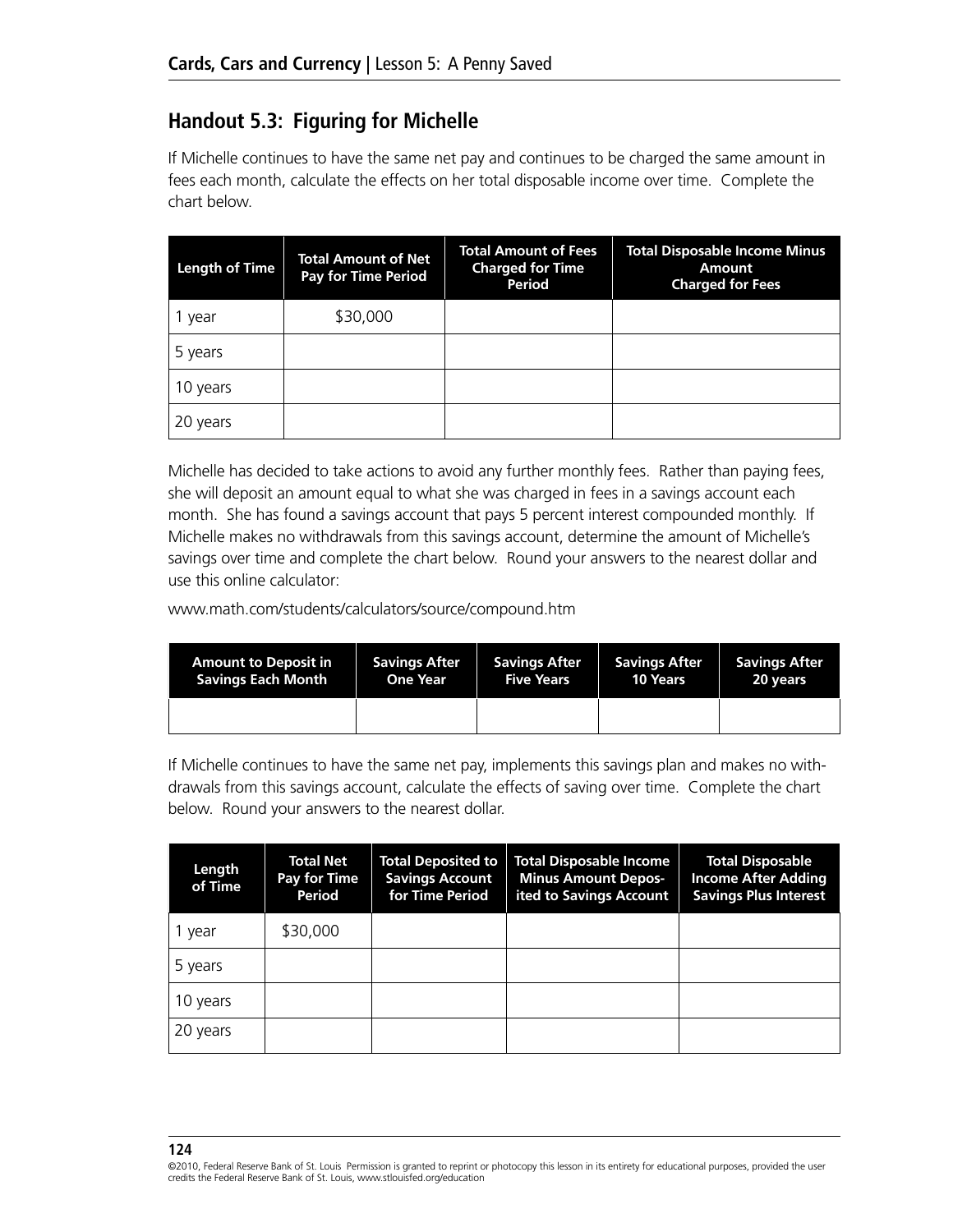# **Handout 5.3: Figuring for Michelle—Answer Key**

If Michelle continues to have the same net pay and continues to be charged the same amount in fees each month, calculate the effects on her total disposable income over time. Complete the chart below.

| <b>Length of Time</b> | <b>Total Amount of Net</b><br><b>Pay for Time Period</b> | <b>Total Amount of Fees</b><br><b>Charged for Time</b><br>Period | <b>Total Disposable Income Minus</b><br>Amount<br><b>Charged for Fees</b> |
|-----------------------|----------------------------------------------------------|------------------------------------------------------------------|---------------------------------------------------------------------------|
| 1 year                | \$30,000                                                 | \$1,440                                                          | \$28,560                                                                  |
| 5 years               | \$150,000                                                | \$7,200                                                          | \$142,800                                                                 |
| 10 years              | \$300,000                                                | \$14,400                                                         | \$285,600                                                                 |
| 20 years              | \$600,000                                                | \$28,800                                                         | \$571,200                                                                 |

Michelle has decided to take actions to avoid any further monthly fees. Rather than paying fees, she will deposit an amount equal to what she was charged in fees in a savings account each month. She has found a savings account that pays 5 percent interest compounded monthly. If Michelle makes no withdrawals from this savings account, determine the amount of Michelle's savings over time and complete the chart below. Round your answers to the nearest dollar and use this online calculator:

www.math.com/students/calculators/source/compound.htm

| <b>Amount to Deposit in</b> | <b>Savings After</b> | <b>Savings After</b> | <b>Savings After</b> | <b>Savings After</b> |
|-----------------------------|----------------------|----------------------|----------------------|----------------------|
| <b>Savings Each Month</b>   | <b>One Year</b>      | <b>Five Years</b>    | 10 Years             | 20 years             |
| \$120                       | \$1,473              | \$8,161              | \$18,634             | \$49,324             |

If Michelle continues to have the same net pay, implements this savings plan and makes no withdrawals from this savings account, calculate the effects of saving over time. Complete the chart below. Round your answers to the nearest dollar.

| Length<br>of Time | Total Net<br>Pay for Time<br>Period | <b>Total Deposited to</b><br><b>Savings Account</b><br>for Time Period | <b>Total Disposable Income</b><br><b>Minus Amount Depos-</b><br>ited to Savings Account | <b>Total Disposable</b><br><b>Income After Adding</b><br><b>Savings Plus Interest</b> |
|-------------------|-------------------------------------|------------------------------------------------------------------------|-----------------------------------------------------------------------------------------|---------------------------------------------------------------------------------------|
| 1 year            | \$30,000                            | \$1,440                                                                | \$28,560                                                                                | \$30,033                                                                              |
| 5 years           | \$150,000                           | \$7,200                                                                | \$142,800                                                                               | \$150,961                                                                             |
| 10 years          | \$300,000                           | \$14,400                                                               | \$285,600                                                                               | \$304,234                                                                             |
| 20 years          | \$600,000                           | \$28,800                                                               | \$571,200                                                                               | \$620,524                                                                             |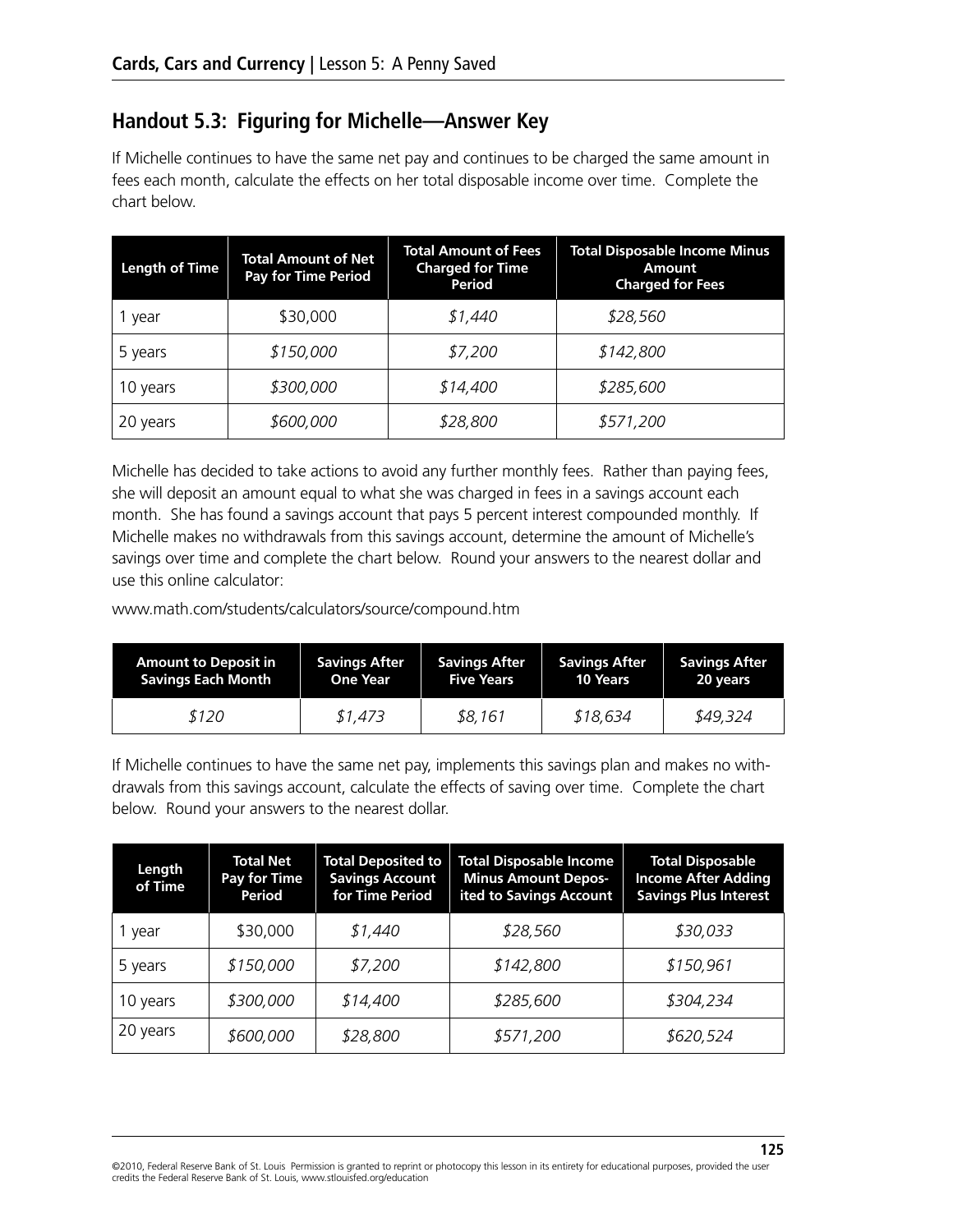# **Handout 5.4: Figuring for Juan**

If Juan continues to have the same net pay and continues to be charged the same amount in fees each month, calculate the effects on his total disposable income over time. Complete the chart below.

| <b>Length of Time</b> | <b>Total Amount of Net</b><br><b>Pay for Time Period</b> | <b>Total Amount of Fees</b><br><b>Charged for Time</b><br>Period | <b>Total Disposable Income Minus</b><br>Amount<br><b>Charged for Fees</b> |
|-----------------------|----------------------------------------------------------|------------------------------------------------------------------|---------------------------------------------------------------------------|
| year                  | \$30,000                                                 |                                                                  |                                                                           |
| 5 years               |                                                          |                                                                  |                                                                           |
| 10 years              |                                                          |                                                                  |                                                                           |
| 20 years              |                                                          |                                                                  |                                                                           |

Juan has decided to take actions to avoid any further monthly fees. Rather than paying fees, he will deposit an amount equal to what he was charged in fees in a savings account each month. He has found a savings account that pays 5.5 percent interest compounded monthly. If Juan makes no withdrawals from this savings account, determine the amount of Juan's savings over time and complete the chart below. Round your answers to the nearest dollar and use this online calculator:

www.math.com/students/calculators/source/compound.htm

| <b>Amount to Deposit in</b> | <b>Savings After</b> | <b>Savings After</b> | <b>Savings After</b> | <b>Savings After</b> |
|-----------------------------|----------------------|----------------------|----------------------|----------------------|
| <b>Savings Each Month</b>   | <b>One Year</b>      | <b>Five Years</b>    | <b>10 Years</b>      | 20 years             |
|                             |                      |                      |                      |                      |

If Juan continues to have the same net pay, implements this savings plan and makes no withdrawals from this savings account, calculate the effects of saving over time. Complete the chart below. Round your answers to the nearest dollar.

| Length<br>of Time | <b>Total Net</b><br>Pay for Time<br>Period | <b>Total Deposited to</b><br><b>Savings Account</b><br>for Time Period | <b>Total Disposable Income</b><br><b>Minus Amount Depos-</b><br>ited to Savings Account | <b>Total Disposable</b><br><b>Income After Adding</b><br><b>Savings Plus Interest</b> |
|-------------------|--------------------------------------------|------------------------------------------------------------------------|-----------------------------------------------------------------------------------------|---------------------------------------------------------------------------------------|
| 1 year            | \$30,000                                   |                                                                        |                                                                                         |                                                                                       |
| 5 years           |                                            |                                                                        |                                                                                         |                                                                                       |
| 10 years          |                                            |                                                                        |                                                                                         |                                                                                       |
| 20 years          |                                            |                                                                        |                                                                                         |                                                                                       |

<sup>©2010,</sup> Federal Reserve Bank of St. Louis Permission is granted to reprint or photocopy this lesson in its entirety for educational purposes, provided the user credits the Federal Reserve Bank of St. Louis, www.stlouisfed.org/education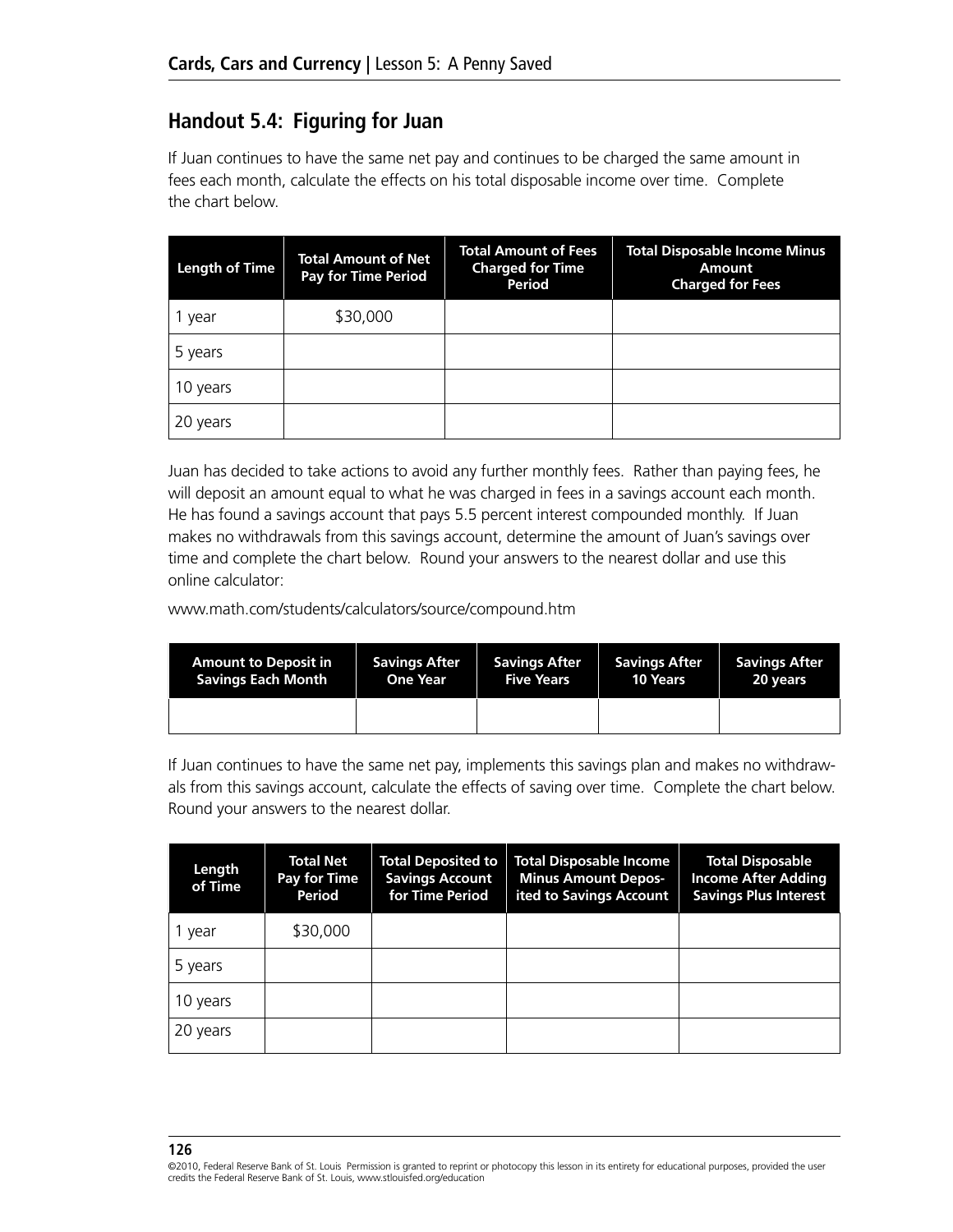# **Handout 5.4: Figuring for Juan—Answer Key**

If Juan continues to have the same net pay and continues to be charged the same amount in fees each month, calculate the effects on his total disposable income over time. Complete the chart below.

| <b>Length of Time</b> | <b>Total Amount of Net</b><br><b>Pay for Time Period</b> | <b>Total Amount of Fees</b><br><b>Charged for Time</b><br>Period | <b>Total Disposable Income Minus</b><br>Amount<br><b>Charged for Fees</b> |
|-----------------------|----------------------------------------------------------|------------------------------------------------------------------|---------------------------------------------------------------------------|
| year                  | \$30,000                                                 | \$1,020                                                          | \$28,980                                                                  |
| 5 years               | \$150,000                                                | \$5,100                                                          | \$144,900                                                                 |
| 10 years              | \$300,000                                                | \$10,200                                                         | \$289,800                                                                 |
| 20 years              | \$600,000                                                | \$20,400                                                         | \$579,600                                                                 |

Juan has decided to take actions to avoid any further monthly fees. Rather than paying fees, he will deposit an amount equal to what he was charged in fees in a savings account each month. He has found a savings account that pays 5.5 percent interest compounded monthly. If Juan makes no withdrawals from this savings account, determine the amount of Juan's savings over time and complete the chart below. Round your answers to the nearest dollar and use this online calculator:

www.math.com/students/calculators/source/compound.htm

| <b>Amount to Deposit in</b> | <b>Savings After</b> | <b>Savings After</b> | <b>Savings After</b> | <b>Savings After</b> |
|-----------------------------|----------------------|----------------------|----------------------|----------------------|
| <b>Savings Each Month</b>   | <b>One Year</b>      | <b>Five Years</b>    | 10 Years             | 20 years             |
| \$85                        | \$1,046              | \$5,855              | \$13,558             | \$37,028             |

If Juan continues to have the same net pay, implements this savings plan and makes no withdrawals from this savings account, calculate the effects of saving over time. Complete the chart below. Round your answers to the nearest dollar.

| Length<br>of Time | <b>Total Net</b><br>Pay for Time<br><b>Period</b> | <b>Total Deposited to</b><br><b>Savings Account</b><br>for Time Period | <b>Total Disposable Income</b><br><b>Minus Amount Depos-</b><br>ited to Savings Account | <b>Total Disposable</b><br><b>Income After Adding</b><br><b>Savings Plus Interest</b> |
|-------------------|---------------------------------------------------|------------------------------------------------------------------------|-----------------------------------------------------------------------------------------|---------------------------------------------------------------------------------------|
| 1 year            | \$30,000                                          | \$1,020                                                                | \$28,980                                                                                | \$30,026                                                                              |
| 5 years           | \$150,000                                         | \$5,100                                                                | \$144,900                                                                               | \$150,755                                                                             |
| 10 years          | \$300,000                                         | \$10,200                                                               | \$289,800                                                                               | \$303,358                                                                             |
| 20 years          | \$600,000                                         | \$20,400                                                               | \$579,600                                                                               | \$616,628                                                                             |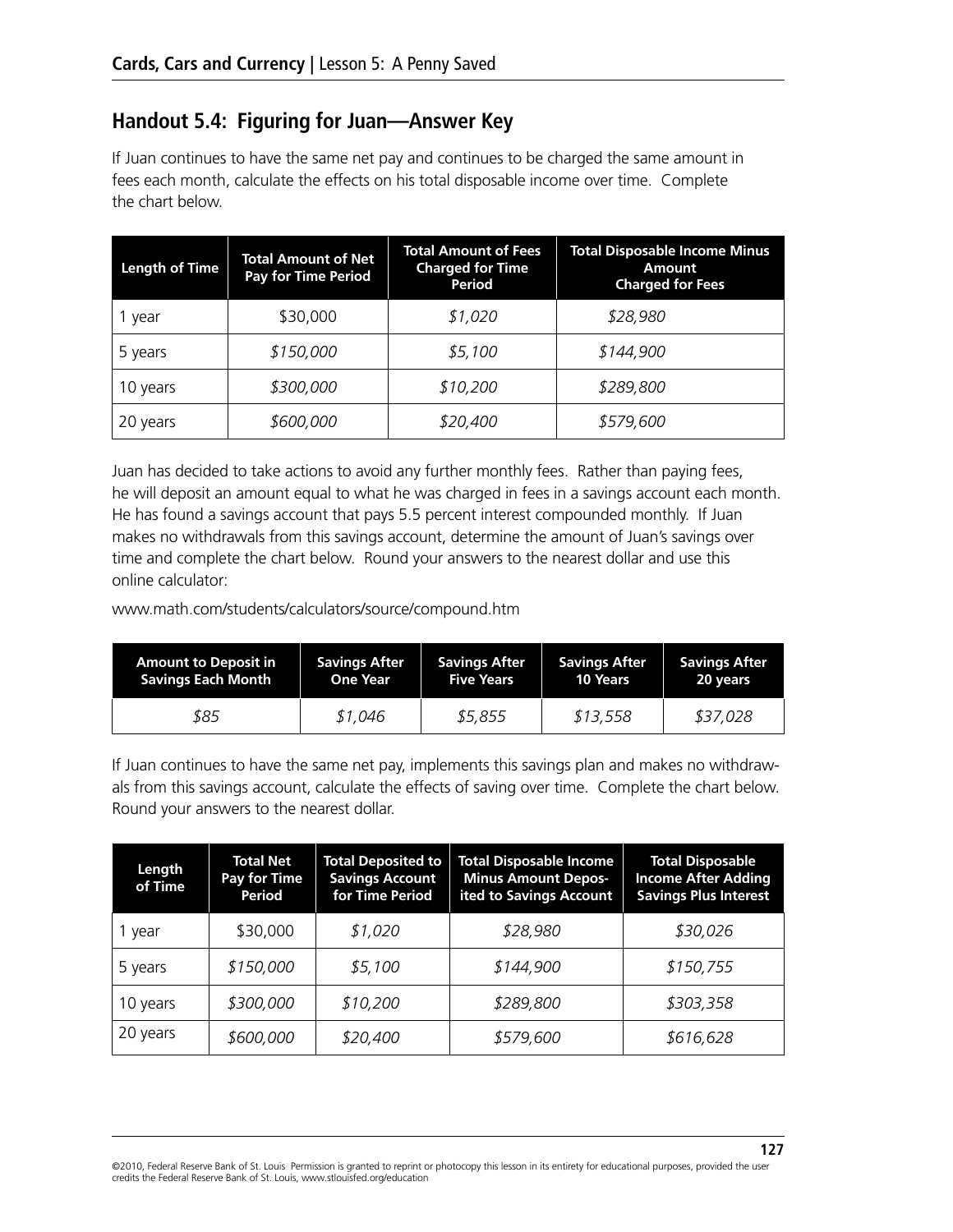# **Handout 5.5: Figuring for Sasha**

If Sasha continues to have the same net pay and continues to be charged the same amount in fees each month, calculate the effects on her total disposable income over time. Complete the chart below.

| <b>Length of Time</b> | <b>Total Amount of Net</b><br><b>Pay for Time Period</b> | <b>Total Amount of Fees</b><br><b>Charged for Time</b><br>Period | <b>Total Disposable Income Minus</b><br>Amount<br><b>Charged for Fees</b> |
|-----------------------|----------------------------------------------------------|------------------------------------------------------------------|---------------------------------------------------------------------------|
| year                  | \$30,000                                                 |                                                                  |                                                                           |
| 5 years               |                                                          |                                                                  |                                                                           |
| 10 years              |                                                          |                                                                  |                                                                           |
| 20 years              |                                                          |                                                                  |                                                                           |

Sasha has decided to take actions to avoid any further monthly fees. Rather than paying fees, she will deposit an amount equal to what she was charged in fees in a savings account each month. She has found a savings account that pays 6 percent interest compounded monthly. If Sasha makes no withdrawals from this savings account, determine the amount of Sasha's savings over time and complete the chart below. Round your answers to the nearest dollar and use this online calculator:

www.math.com/students/calculators/source/compound.htm

| <b>Amount to Deposit in</b> | <b>Savings After</b> | <b>Savings After</b> | <b>Savings After</b> | <b>Savings After</b> |
|-----------------------------|----------------------|----------------------|----------------------|----------------------|
| <b>Savings Each Month</b>   | <b>One Year</b>      | <b>Five Years</b>    | <b>10 Years</b>      | 20 years             |
|                             |                      |                      |                      |                      |

If Sasha continues to have the same net pay, implements this savings plan and makes no withdrawals from this savings account, calculate the effects of saving over time. Complete the chart below. Round your answers to the nearest dollar.

| Length<br>of Time | <b>Total Net</b><br>Pay for Time<br>Period | <b>Total Deposited to</b><br><b>Savings Account</b><br>for Time Period | <b>Total Disposable Income</b><br><b>Minus Amount Depos-</b><br>ited to Savings Account | <b>Total Disposable</b><br><b>Income After Adding</b><br><b>Savings Plus Interest</b> |
|-------------------|--------------------------------------------|------------------------------------------------------------------------|-----------------------------------------------------------------------------------------|---------------------------------------------------------------------------------------|
| 1 year            | \$30,000                                   |                                                                        |                                                                                         |                                                                                       |
| 5 years           |                                            |                                                                        |                                                                                         |                                                                                       |
| 10 years          |                                            |                                                                        |                                                                                         |                                                                                       |
| 20 years          |                                            |                                                                        |                                                                                         |                                                                                       |

<sup>©2010,</sup> Federal Reserve Bank of St. Louis Permission is granted to reprint or photocopy this lesson in its entirety for educational purposes, provided the user credits the Federal Reserve Bank of St. Louis, www.stlouisfed.org/education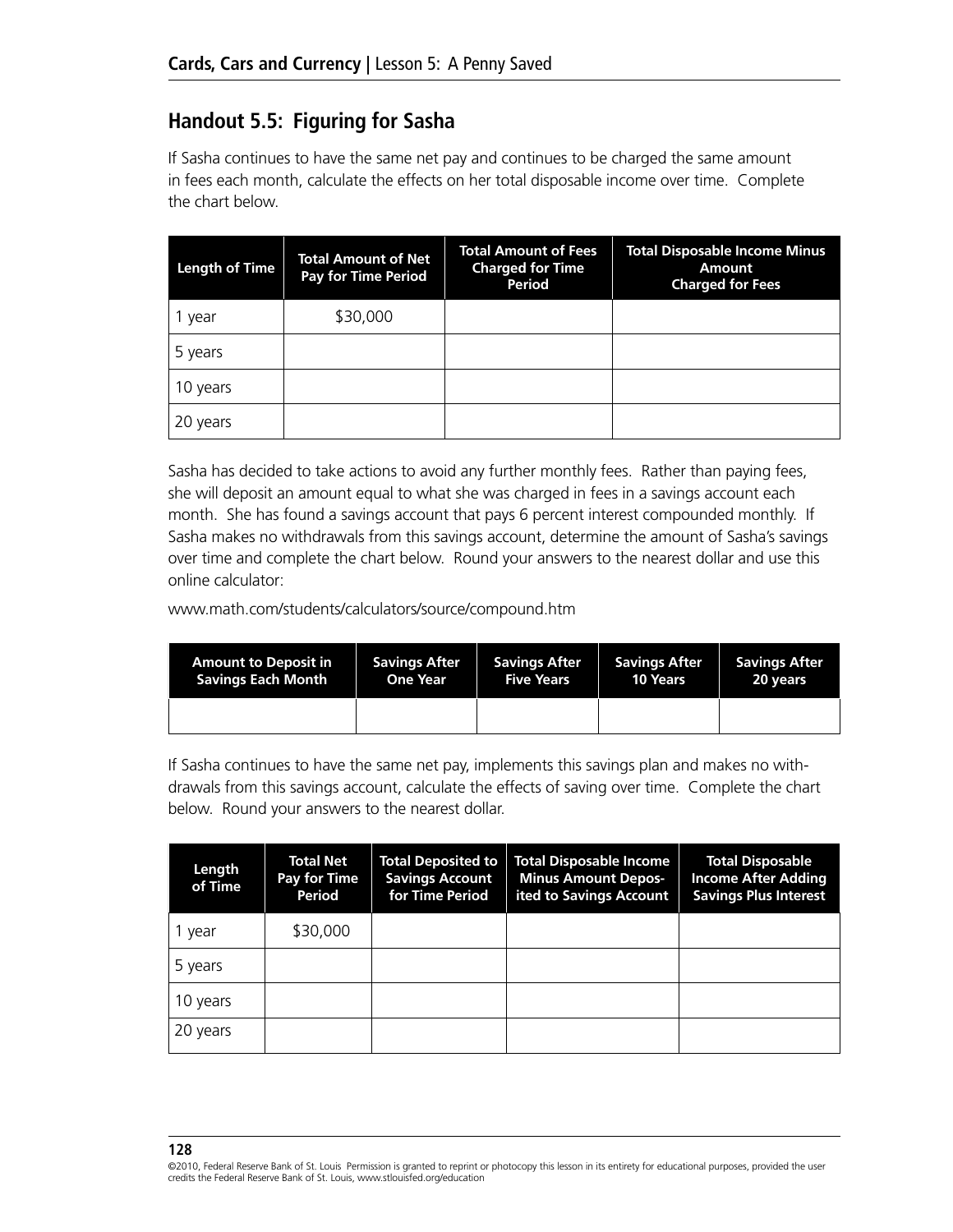# **Handout 5.5: Figuring for Sasha—Answer Key**

If Sasha continues to have the same net pay and continues to be charged the same amount in fees each month, calculate the effects on her total disposable income over time. Complete the chart below.

| <b>Length of Time</b> | <b>Total Amount of Net</b><br><b>Pay for Time Period</b> | <b>Total Amount of Fees</b><br><b>Charged for Time</b><br>Period | <b>Total Disposable Income Minus</b><br>Amount<br><b>Charged for Fees</b> |
|-----------------------|----------------------------------------------------------|------------------------------------------------------------------|---------------------------------------------------------------------------|
| year                  | \$30,000                                                 | \$1,164                                                          | \$28,836                                                                  |
| 5 years               | \$150,000                                                | \$5,820                                                          | \$144,180                                                                 |
| 10 years              | \$300,000                                                | \$11,640                                                         | \$288,360                                                                 |
| 20 years              | \$600,000                                                | \$23,280                                                         | \$576,720                                                                 |

Sasha has decided to take actions to avoid any further monthly fees. Rather than paying fees, she will deposit an amount equal to what she was charged in fees in a savings account each month. She has found a savings account that pays 6 percent interest compounded monthly. If Sasha makes no withdrawals from this savings account, determine the amount of Sasha's savings over time and complete the chart below. Round your answers to the nearest dollar and use this online calculator:

www.math.com/students/calculators/source/compound.htm

| <b>Amount to Deposit in</b> | <b>Savings After</b> | <b>Savings After</b> | <b>Savings After</b> | <b>Savings After</b> |
|-----------------------------|----------------------|----------------------|----------------------|----------------------|
| <b>Savings Each Month</b>   | <b>One Year</b>      | <b>Five Years</b>    | 10 Years             | 20 years             |
| 897                         | \$1.197              | \$6,768              | \$15,896             | \$44,818             |

If Sasha continues to have the same net pay, implements this savings plan and makes no withdrawals from this savings account, calculate the effects of saving over time. Complete the chart below. Round your answers to the nearest dollar.

| Length<br>of Time | <b>Total Net</b><br>Pay for Time<br>Period | <b>Total Deposited to</b><br><b>Savings Account</b><br>for Time Period | <b>Total Disposable Income</b><br><b>Minus Amount Depos-</b><br>ited to Savings Account | <b>Total Disposable</b><br><b>Income After Adding</b><br><b>Savings Plus Interest</b> |
|-------------------|--------------------------------------------|------------------------------------------------------------------------|-----------------------------------------------------------------------------------------|---------------------------------------------------------------------------------------|
| 1 year            | \$30,000                                   | \$1,164                                                                | \$28,836                                                                                | \$30,033                                                                              |
| 5 years           | \$150,000                                  | \$5,820                                                                | \$144,180                                                                               | \$150,948                                                                             |
| 10 years          | \$300,000                                  | \$11,640                                                               | \$288,360                                                                               | \$304,256                                                                             |
| 20 years          | \$600,000                                  | \$23,280                                                               | \$576,720                                                                               | \$621,538                                                                             |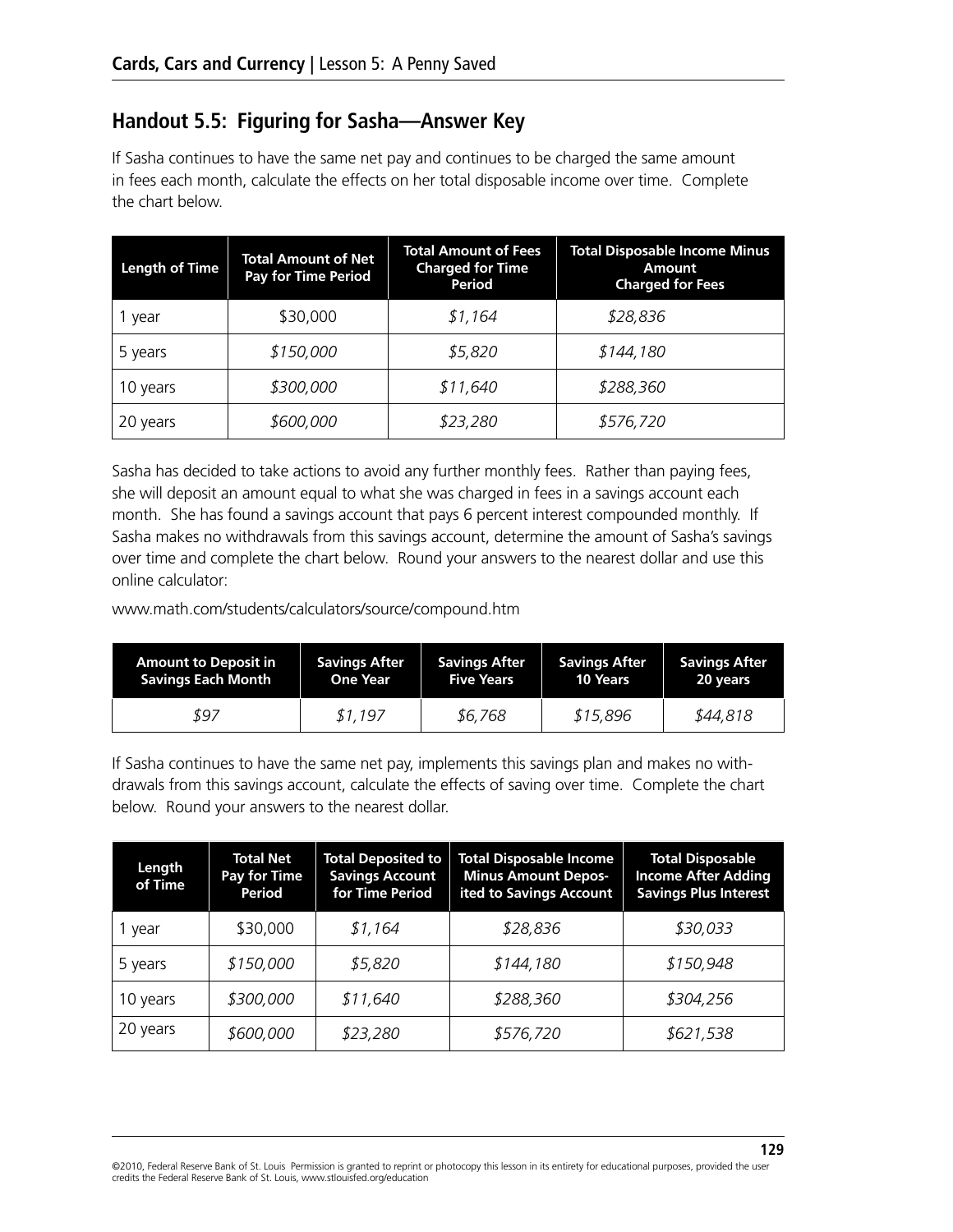# **Handout 5.6: Figuring for Bob**

If Bob continues to have the same net pay and continues to be charged the same amount in fees each month, calculate the effects on his total disposable income over time. Complete the chart below.

| <b>Length of Time</b> | <b>Total Amount of Net</b><br><b>Pay for Time Period</b> | <b>Total Amount of Fees</b><br><b>Charged for Time</b><br>Period | <b>Total Disposable Income Minus</b><br><b>Amount</b><br><b>Charged for Fees</b> |
|-----------------------|----------------------------------------------------------|------------------------------------------------------------------|----------------------------------------------------------------------------------|
| year                  | \$30,000                                                 |                                                                  |                                                                                  |
| 5 years               |                                                          |                                                                  |                                                                                  |
| 10 years              |                                                          |                                                                  |                                                                                  |
| 20 years              |                                                          |                                                                  |                                                                                  |

Bob has decided to take actions to avoid any further monthly fees. Rather than paying fees, he will deposit an amount equal to what he was charged in fees in a savings account each month. He has found a savings account that pays 4.5 percent interest compounded monthly. If Bob makes no withdrawals from this savings account, determine the amount of Bob's savings over time and complete the chart below. Round your answers to the nearest dollar and use this online calculator:

www.math.com/students/calculators/source/compound.htm

| <b>Amount to Deposit in</b> | <b>Savings After</b> | <b>Savings After</b> | <b>Savings After</b> | <b>Savings After</b> |
|-----------------------------|----------------------|----------------------|----------------------|----------------------|
| <b>Savings Each Month</b>   | <b>One Year</b>      | <b>Five Years</b>    | <b>10 Years</b>      | 20 years             |
|                             |                      |                      |                      |                      |

If Bob continues to have the same net pay, implements this savings plan and makes no withdrawals from this savings account, calculate the effects of saving over time. Complete the chart below. Round your answers to the nearest dollar.

| Length<br>of Time | Total Net<br>Pay for Time<br>Period | <b>Total Deposited to</b><br><b>Savings Account</b><br>for Time Period | <b>Total Disposable Income</b><br><b>Minus Amount Depos-</b><br>ited to Savings Account | <b>Total Disposable</b><br><b>Income After Adding</b><br><b>Savings Plus Interest</b> |
|-------------------|-------------------------------------|------------------------------------------------------------------------|-----------------------------------------------------------------------------------------|---------------------------------------------------------------------------------------|
| 1 year            | \$30,000                            |                                                                        |                                                                                         |                                                                                       |
| 5 years           |                                     |                                                                        |                                                                                         |                                                                                       |
| 10 years          |                                     |                                                                        |                                                                                         |                                                                                       |
| 20 years          |                                     |                                                                        |                                                                                         |                                                                                       |

<sup>©2010,</sup> Federal Reserve Bank of St. Louis Permission is granted to reprint or photocopy this lesson in its entirety for educational purposes, provided the user credits the Federal Reserve Bank of St. Louis, www.stlouisfed.org/education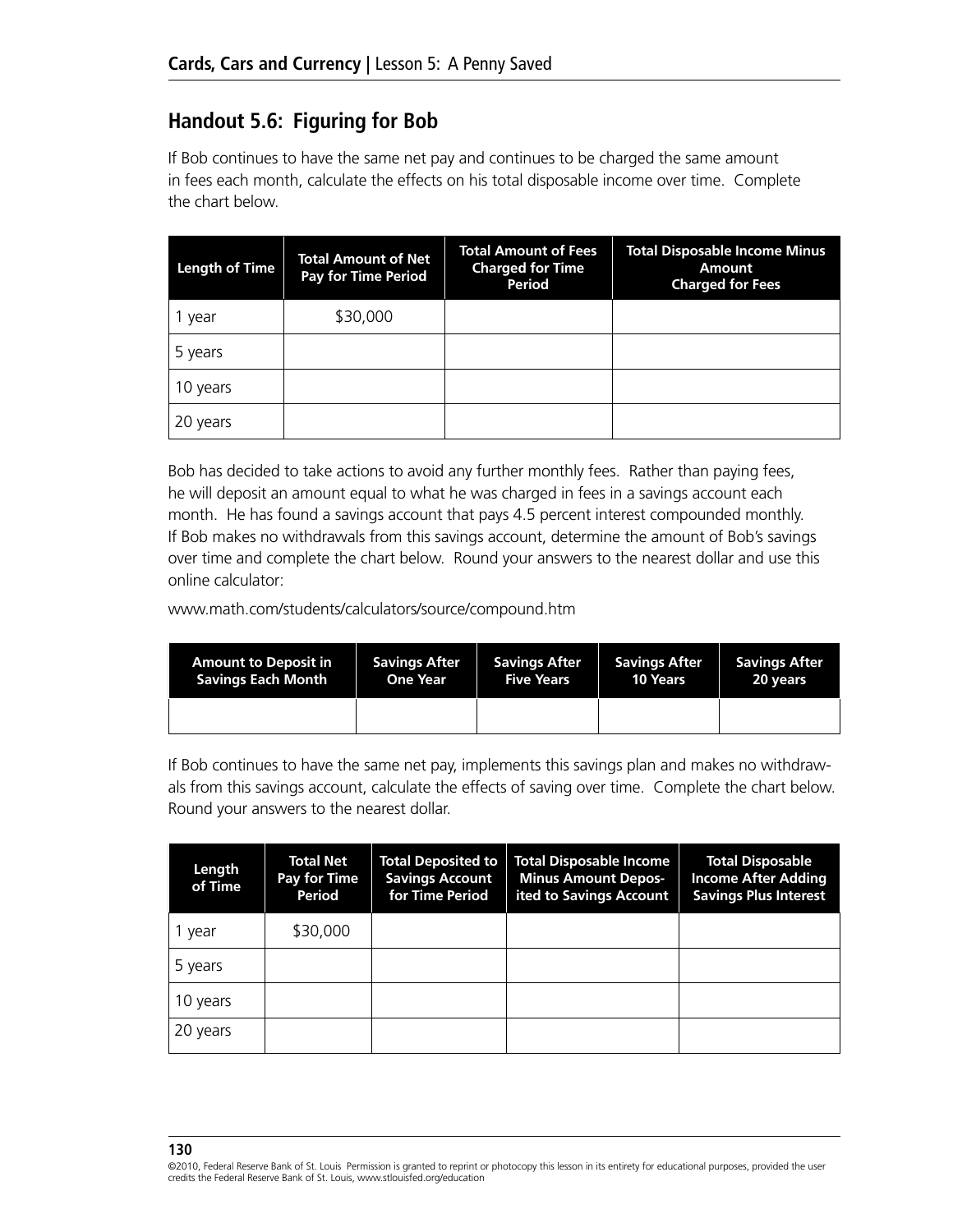## **Handout 5.6: Figuring for Bob—Answer Key**

If Bob continues to have the same net pay and continues to be charged the same amount in fees each month, calculate the effects on his total disposable income over time. Complete the chart below.

| <b>Length of Time</b> | <b>Total Amount of Net</b><br><b>Pay for Time Period</b> | <b>Total Amount of Fees</b><br><b>Charged for Time</b><br>Period | <b>Total Disposable Income Minus</b><br>Amount<br><b>Charged for Fees</b> |
|-----------------------|----------------------------------------------------------|------------------------------------------------------------------|---------------------------------------------------------------------------|
| 1 year                | \$30,000                                                 | \$720                                                            | \$29,280                                                                  |
| 5 years               | \$150,000                                                | \$3,600                                                          | \$146,400                                                                 |
| 10 years              | \$300,000                                                | \$7,200                                                          | \$292,800                                                                 |
| 20 years              | \$600,000                                                | \$14,400                                                         | \$585,600                                                                 |

Bob has decided to take actions to avoid any further monthly fees. Rather than paying fees, he will deposit an amount equal to what he was charged in fees in a savings account each month. He has found a savings account that pays 4.5 percent interest compounded monthly. If Bob makes no withdrawals from this savings account, determine the amount of Bob's savings over time and complete the chart below. Round your answers to the nearest dollar and use this online calculator:

www.math.com/students/calculators/source/compound.htm

| <b>Amount to Deposit in</b> | <b>Savings After</b> | <b>Savings After</b> | <b>Savings After</b> | <b>Savings After</b> |
|-----------------------------|----------------------|----------------------|----------------------|----------------------|
| <b>Savings Each Month</b>   | <b>One Year</b>      | <b>Five Years</b>    | 10 Years             | 20 years             |
| 860                         | \$735                | \$4,029              | \$9,072              | \$23,287             |

If Bob continues to have the same net pay, implements this savings plan and makes no withdrawals from this savings account, calculate the effects of saving over time. Complete the chart below. Round your answers to the nearest dollar.

| Length<br>of Time | <b>Total Net</b><br>Pay for Time<br>Period | <b>Total Deposited to</b><br><b>Savings Account</b><br>for Time Period | <b>Total Disposable Income</b><br><b>Minus Amount Depos-</b><br>ited to Savings Account | <b>Total Disposable</b><br><b>Income After Adding</b><br><b>Savings Plus Interest</b> |
|-------------------|--------------------------------------------|------------------------------------------------------------------------|-----------------------------------------------------------------------------------------|---------------------------------------------------------------------------------------|
| 1 year            | \$30,000                                   | \$720                                                                  | \$29,280                                                                                | \$30,015                                                                              |
| 5 years           | \$150,000                                  | \$3,600                                                                | \$146,400                                                                               | \$150,429                                                                             |
| 10 years          | \$300,000                                  | \$7,200                                                                | \$292,800                                                                               | \$301,872                                                                             |
| 20 years          | \$600,000                                  | \$14,400                                                               | \$585,600                                                                               | \$608,887                                                                             |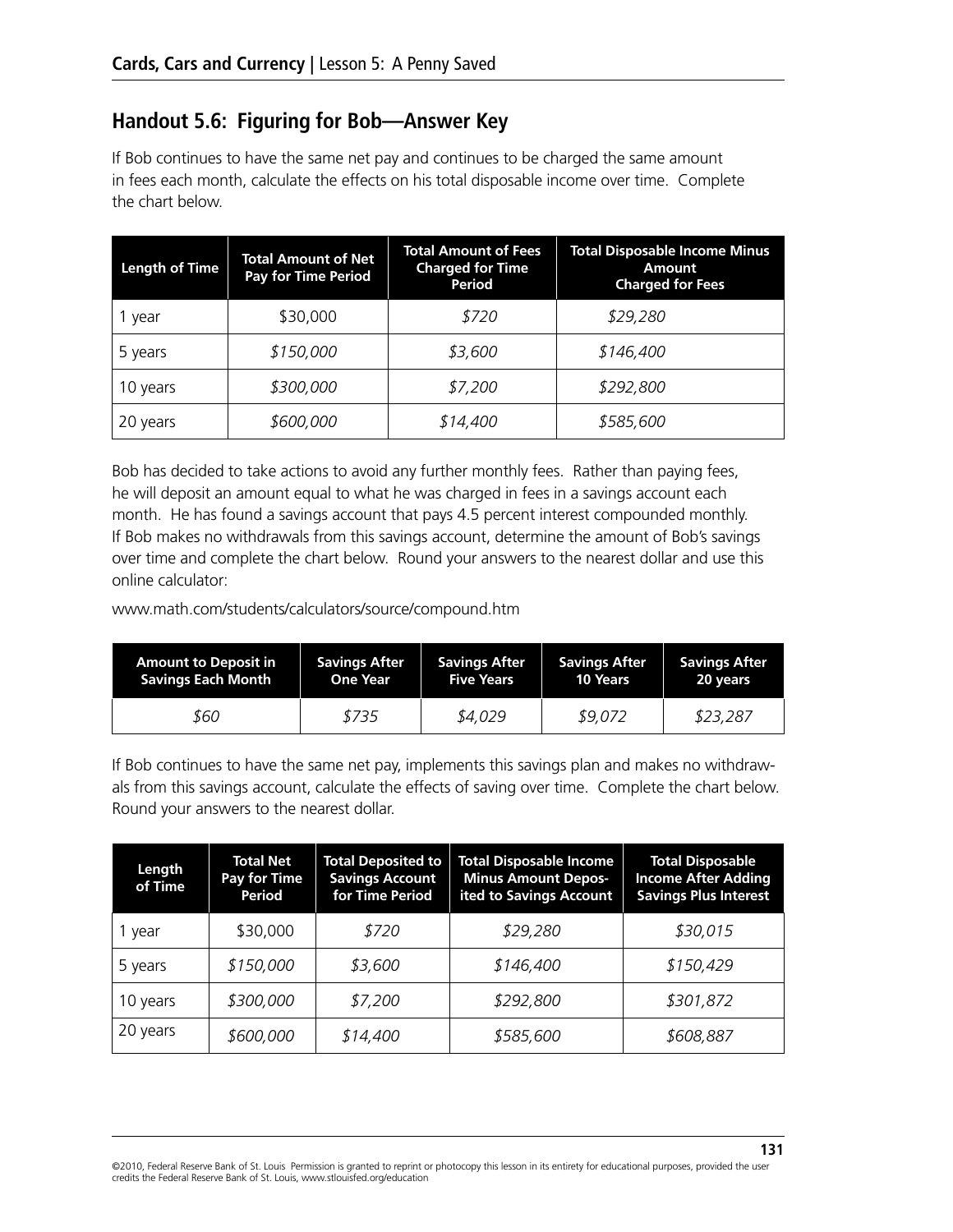|     |                     |                         | <b>Current Balance</b> |
|-----|---------------------|-------------------------|------------------------|
|     |                     | <b>Starting Balance</b> | \$200                  |
| 1.  | Keep your currency! | Deduct \$10             | \$                     |
| 2.  | Keep your currency! | Deduct \$10             | \$                     |
| 3.  | Keep your currency! | Deduct \$10             | \$                     |
| 4.  | Keep your currency! | Deduct \$10             | \$                     |
| 5.  | Keep your currency! | Deduct \$10             | \$                     |
| 6.  | Keep your currency! | Deduct \$10             | \$                     |
| 7.  | Keep your currency! | Deduct \$10             | \$                     |
| 8.  | Keep your currency! | Deduct \$10             | \$                     |
| 9.  | Keep your currency! | Deduct \$10             | \$                     |
| 10. | Keep your currency! | Deduct \$10             | \$                     |
| 11. | Keep your currency! | Deduct \$10             | \$                     |
| 12. | Keep your currency! | Deduct \$10             | \$                     |
| 13. | Keep your currency! | Deduct \$10             | \$                     |
| 14. | Keep your currency! | Deduct \$10             | \$                     |
| 15. | Keep your currency! | Deduct \$10             | \$                     |
| 16. | Keep your currency! | Deduct \$10             | \$                     |
| 17. | Keep your currency! | Deduct \$10             | \$                     |
| 18. | Keep your currency! | Deduct \$10             | \$                     |
| 19. | Keep your currency! | Deduct \$10             | \$                     |
| 20. | Keep your currency! | Deduct \$10             | \$                     |
|     |                     | <b>Ending Balance</b>   | \$                     |

**Handout 5.7: Keep the Currency Score Sheet**

<sup>©2010,</sup> Federal Reserve Bank of St. Louis Permission is granted to reprint or photocopy this lesson in its entirety for educational purposes, provided the user credits the Federal Reserve Bank of St. Louis, www.stlouisfed.org/education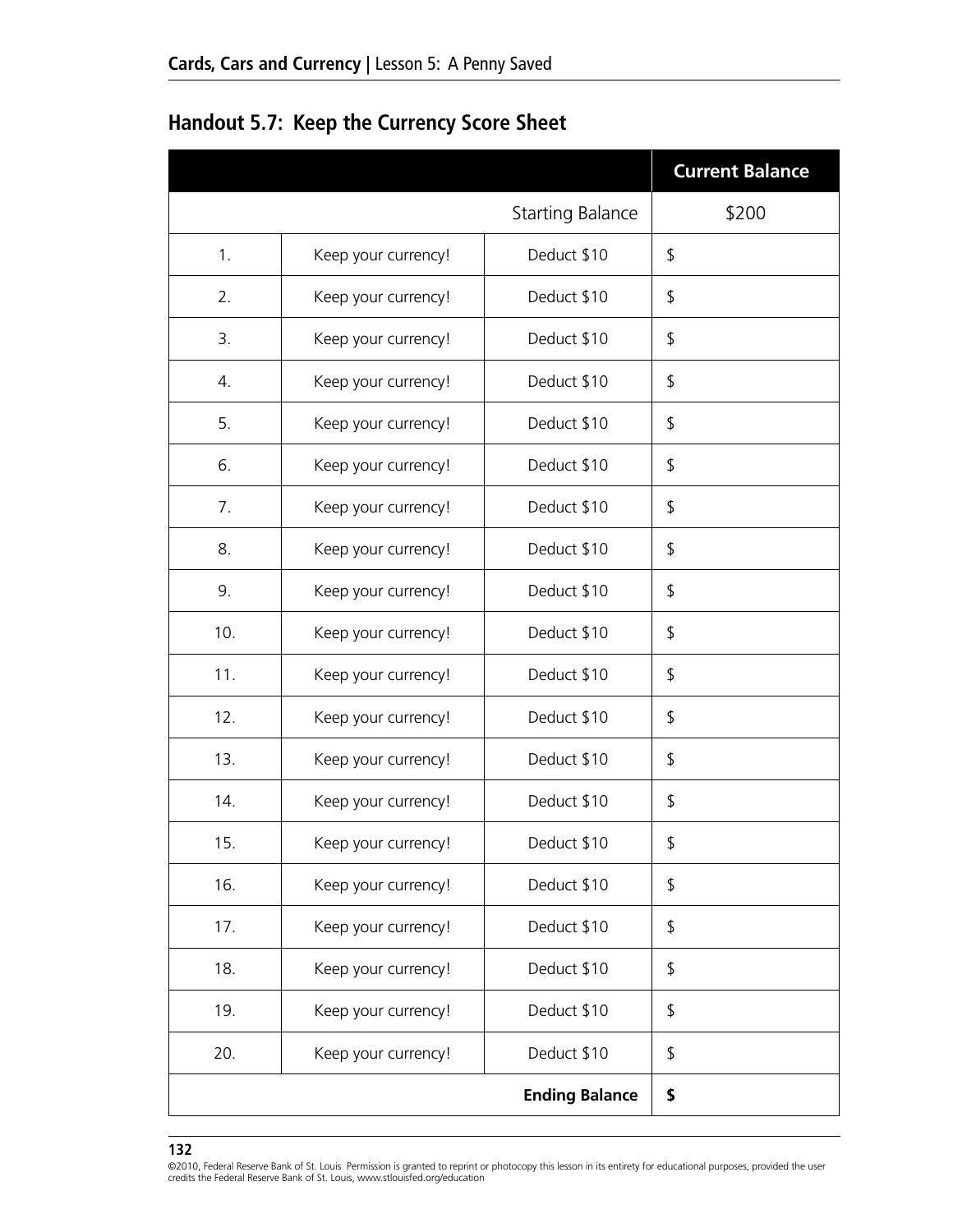# **Handout 5.8: T Cards**



©2010, Federal Reserve Bank of St. Louis Permission is granted to reprint or photocopy this lesson in its entirety for educational purposes, provided the user<br>credits the Federal Reserve Bank of St. Louis, www.stlouisfed.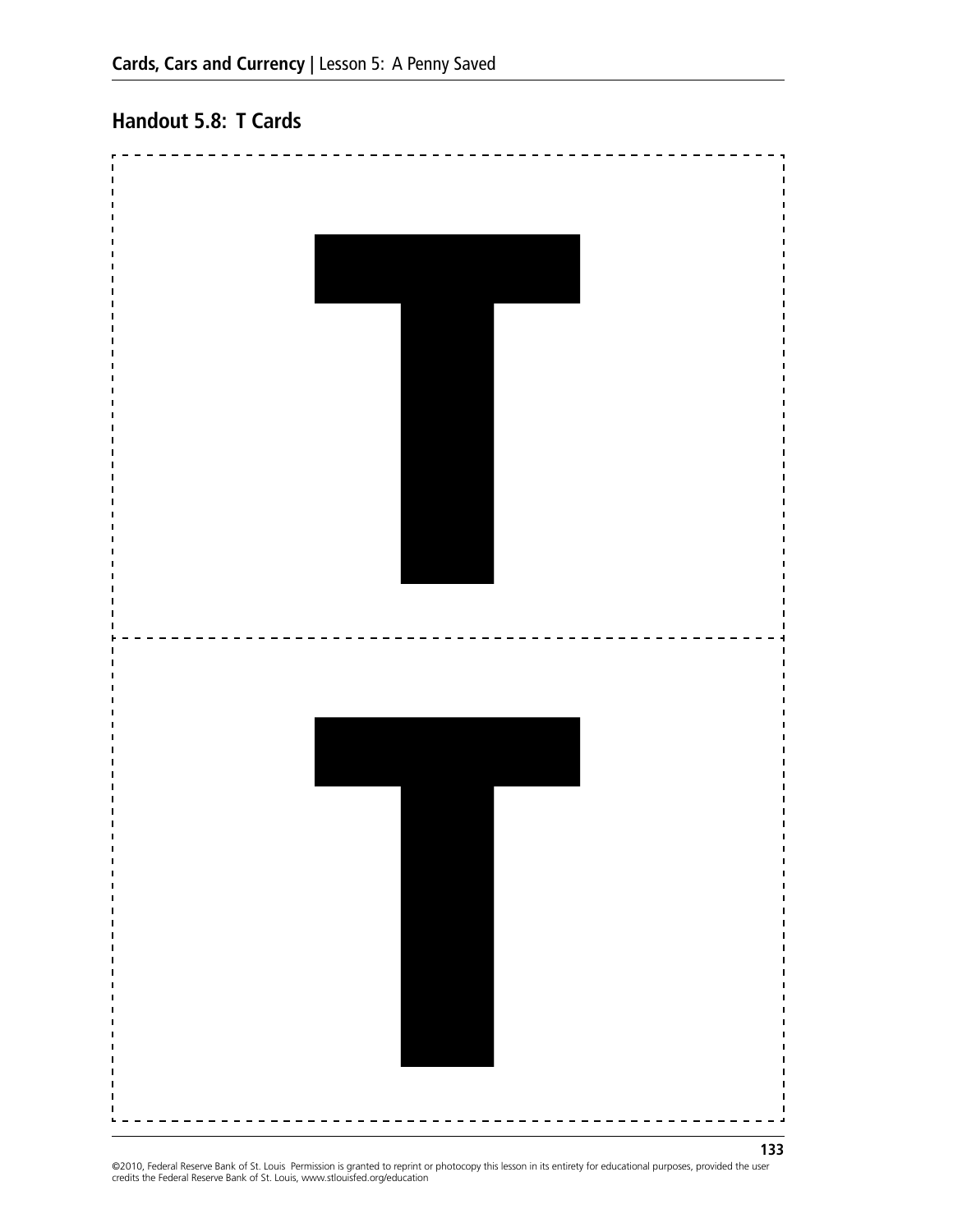#### **Handout 5.9: F Cards**



#### **134**

©2010, Federal Reserve Bank of St. Louis Permission is granted to reprint or photocopy this lesson in its entirety for educational purposes, provided the user<br>credits the Federal Reserve Bank of St. Louis, www.stlouisfed.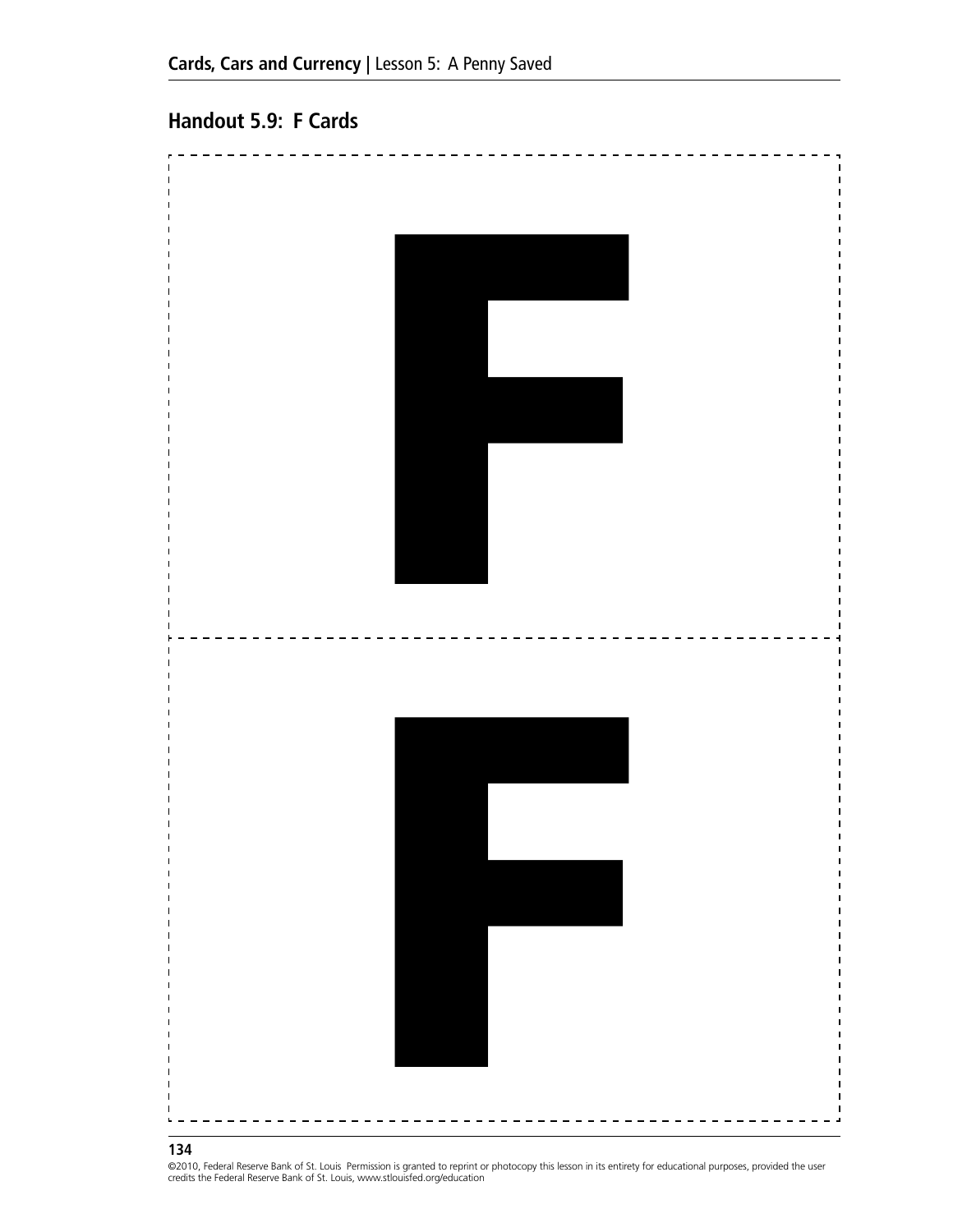#### **Handout 5.10: Keep the Currency Statements with Answers**

- 1. APR means "a preferred rate" and is the annual interest rate for consumers with good credit. *(False – APR means "annual percentage rate" and applies to all customers, regardless of their credit history or rating.)*
- 2. A revolving line of credit means an unlimited number of purchases can be made up to a specific dollar amount. *(True – The dollar amount is determined by the credit card company based on a credit cardholder's credit history. The number of purchases is unlimited up to the dollar limit.)*
- 3. A lower interest rate can be obtained for credit cards if a consumer chooses to use collateral to secure the credit card loan. *(False – Credit cards are not collateralized.)*
- 4. When a car dealership offers different promotional offers and incentive programs, the best deal for the buyer is the one that offers the lowest interest rate. *(False – Promotional offers and incentive programs can differ and should be considered individually to determine which deal is best. The lowest interest rate is not always the best deal.)*
- 5. Beginning in 2010, if you have authorized the credit card company to allow transactions that will take you over your credit limit, the credit card company can impose only one fee per billing cycle. *(True – If you opt-in to allow transactions that take you over your credit limit, your credit card company can impose only one fee per billing cycle.)*

Source: www.federalreserve.gov/consumerinfo/wyntk\_creditcardrules.htm

- 6. An ATM card is a "pay now" point-of-sale transaction that replaces cash and checks. *(False – An ATM card is not used to make purchases. It is used to access a computer that allows a bank customer to get cash, make deposits or transfer money between accounts. An ATM card allows bank customers to access their bank accounts.)*
- 7. Most overdraft charges on bank accounts occur because people write checks when they don't have enough money in their account to cover the checks. *(False – According to the Center for Responsible Lending, more and more banks are changing the way bank account overdrafts are handled. Most overdraft charges on bank accounts [46.3 percent] are caused by debit card purchases and ATM withdrawals.)*

SOURCE: Center for Responsible Lending, by Julie Snider, *USA TODAY*, January 25, 2007.

8. Beginning in 2010, financial institutions must give consumers the choice as to whether the standard overdraft service will apply to debit card and ATM transactions. *(True – A consumer can choose to have this overdraft service.)*

Source: www.federalreserve.gov/consumerinfo/wyntk\_overdraft.htm

9. The interest rates on debit cards are usually lower than on credit cards because there is less risk to the lender. *(False – A debit card does not have an interest rate. A debit card is a "pay now" point-of-sale transaction that replaces cash and checks. Transactions are deducted electronically from a cardholder's bank account or checking account.)*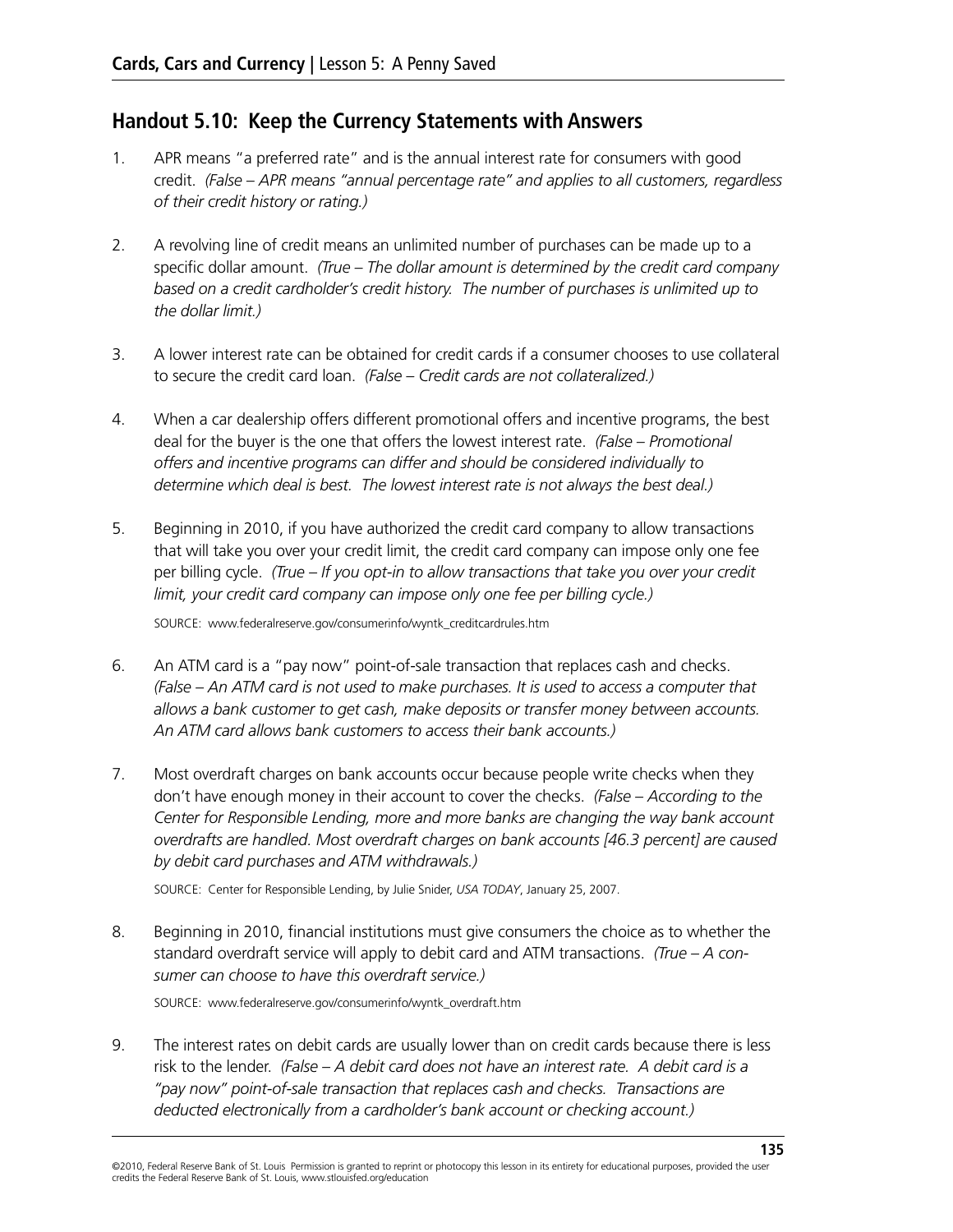10. Beginning in 2010, if you want an increase in your credit limit, are under age 21 and have a credit card with a cosigner, your cosigner must agree in writing to the increase. *(True – If you are under age 21 and have a card with a cosigner and want an increase in the credit limit, your cosigner must agree in writing to the increase.)* 

Source: www.federalreserve.gov/consumerinfo/wyntk\_creditcardrules.htm

- 11. A debit card is a secured loan with a revolving line of credit. (*False A debit card is not a loan. Money for debit card transactions is deducted directly from the debit card holder's bank account.)*
- 12. "Caveat emptor" means consumers control the success of a business. *(False This is a Latin phrase which means "Let the buyer beware." It is meant to serve as a warning to consumers to make careful purchasing decisions.)*
- 13. The interest rate on credit cards is often high because it is an unsecured loan and is quite risky for creditors. *(True – A credit card is an unsecured loan. This means that there is no collateral required. Collateral is property required and offered as a guarantee of payment on a loan. From the lender's perspective, an unsecured loan is quite risky. If the borrower were to default, there is nothing for the lender to claim for payment or partial payment. This means that the possibility that the borrower may not repay is very high. Therefore, the interest rate on credit cards is often high.)*
- 14. Beginning in 2010, the monthly credit card statements will include information on how long it will take you to pay off your balance if you only make minimum payments. *(True – Credit card companies are required to have this on statements.)*

Source: www.federalreserve.gov/consumerinfo/wynth\_creditcardrules.htm

15. Most Americans have four credit cards in their wallets. *(True – This is according to a 2008 report.)*

SOURCE: *Arkansas Democrat Gazette*, *Parade Magazine*, August 10, 2008, pp. 4-5, "Don't Get Clobbered by Credit Cards!" by Gary Weiss, www.parade.com/hot-topics/0808/dont-get-clobbered-by-credit cards

- 16. To avoid credit problems, making sure you can make the monthly payment is the most important factor to consider when purchasing a car. *(False – There are many factors to consider, including the interest rate, the length of the contract and the total price of the vehicle.)*
- 17. Consumers should record their transactions in a check register at the end of each month when they receive their bank statement in the mail. *(False – Consumers should record transactions as they occur to prevent overdrafts on a bank account.)*
- 18. It is more advantageous to use a debit card than a credit card because a debit card does not have interest, over-the-credit-limit fees and late fees. *(False – There are advantages and disadvantages to using both cards.)*

<sup>©2010,</sup> Federal Reserve Bank of St. Louis Permission is granted to reprint or photocopy this lesson in its entirety for educational purposes, provided the user credits the Federal Reserve Bank of St. Louis, www.stlouisfed.org/education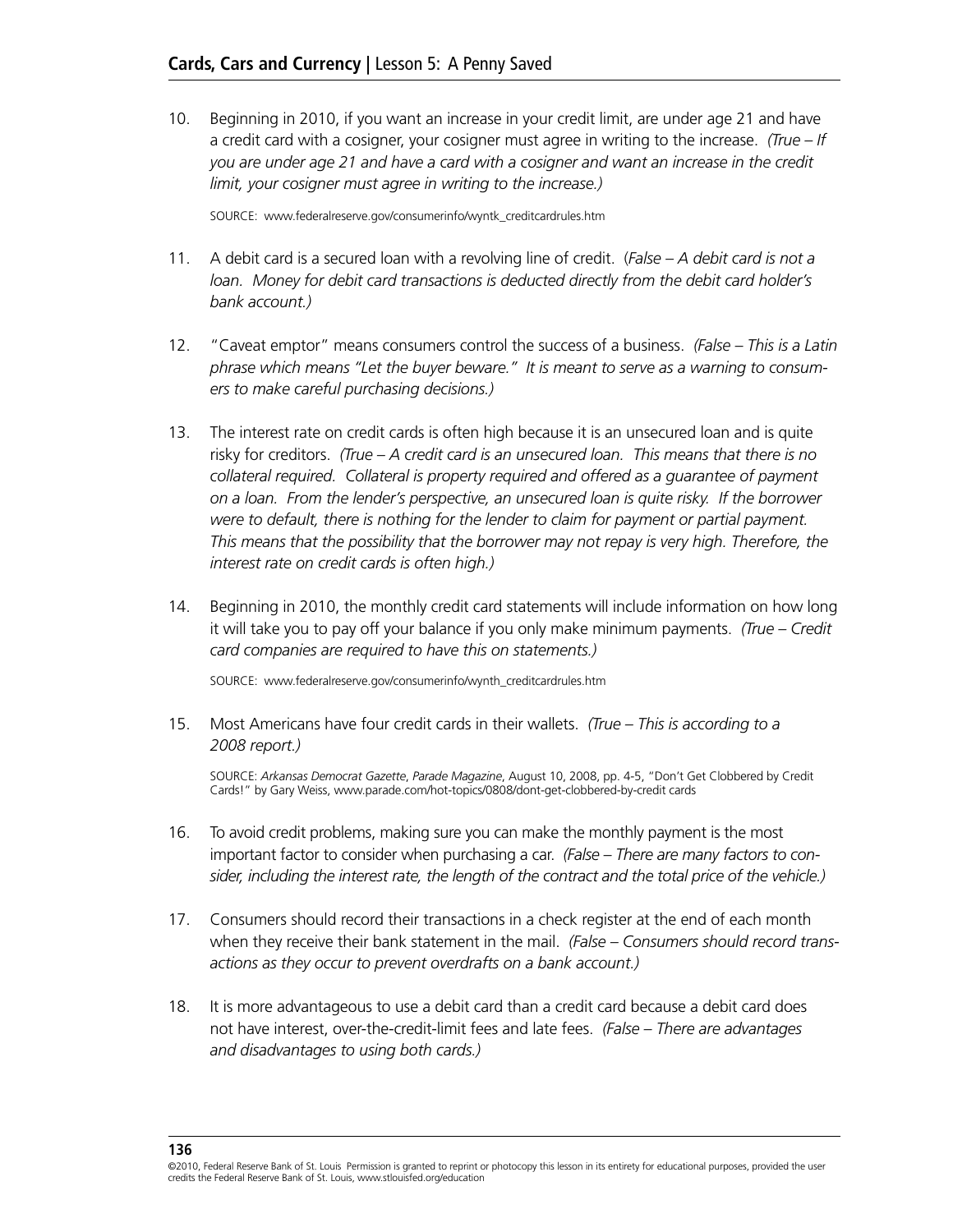19. According to the Truth in Lending Act, the liability for unauthorized use of debit cards and credit cards is \$50 if a debit card or credit card is lost or stolen. *(False – The Truth in Lending Act is a federal law that protects credit card holders against unauthorized use of their credit cards. Unlike credit cards, which cap your liability for unauthorized charges at \$50, your liability for a debit card depends on the situation. If you notify the bank within two business days of discovering an unauthorized transaction, your maximum liability is \$50. However, if you don't notify the bank until after those first two days, you could lose up to \$500.)*

Source: www.fdic.gov/consumers/consumer/news/cnfall09

20. According to the Truth in Lending Act, all car loans issued on the same day by a dealership must have the same interest rate. *(False – This law mandates disclosure of information about the cost of credit. The interest rate charged on car contracts will vary from one consumer to another based on their credit report and credit history. Some consumers may be charged high interest rates because they are credit risks based on their past behavior.)*

**137**